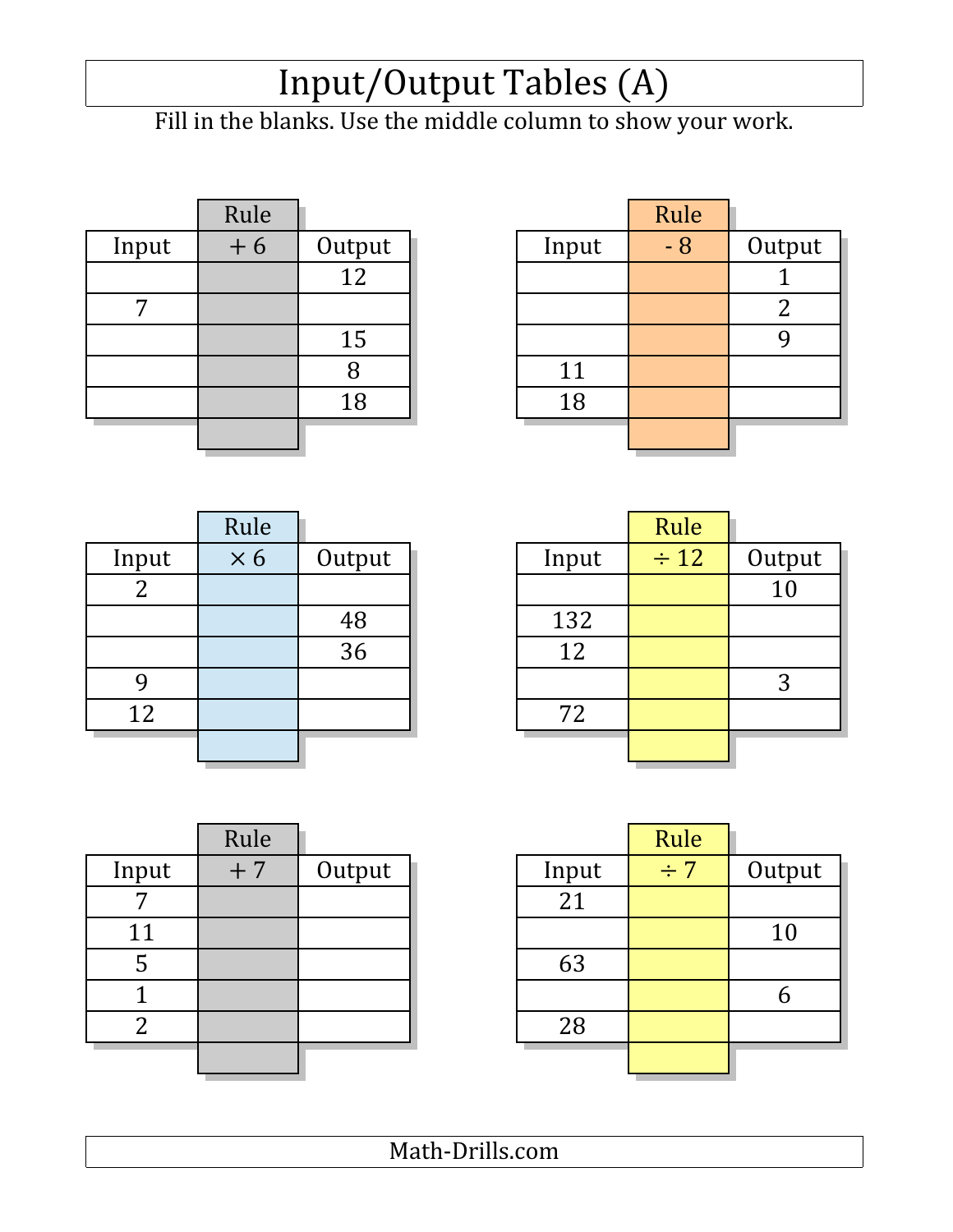# Input/Output Tables (A) Answers

Fill in the blanks. Use the middle column to show your work.

|       | Rule |        |           | Rule |        |
|-------|------|--------|-----------|------|--------|
| Input | $+6$ | Output | Input     | $-8$ | Outp   |
| О     |      | 12     |           |      |        |
|       |      | 13     | <b>10</b> |      | 2      |
|       |      | 15     | 17        |      | 9      |
|       |      |        | 11        |      | 3      |
| 12    |      | 18     | 18        |      | $10\,$ |
|       |      |        |           |      |        |

|       | Rule |        |           | Rule |        |
|-------|------|--------|-----------|------|--------|
| Input | $+6$ | Output | Input     | $-8$ | Output |
| 6     |      | 12     |           |      |        |
| ⇁     |      | 13     | <b>10</b> |      |        |
|       |      | 15     | 17        |      |        |
| ി     |      | 8      | 11        |      |        |
| 12    |      | 18     | 18        |      | $10\,$ |
|       |      |        |           |      |        |

|       | Rule       |        |       | Rule      |                |
|-------|------------|--------|-------|-----------|----------------|
| Input | $\times 6$ | Output | Input | $\div$ 12 | Out            |
|       |            | 12     | 120   |           | 1 <sub>0</sub> |
| 8     |            | 48     | 132   |           | 1 <sup>1</sup> |
| 6     |            | 36     | 12    |           |                |
|       |            | 54     | 36    |           | 3              |
| 12    |            | 72     | 72    |           | 6              |
|       |            |        |       |           |                |

|                | Rule       |        |       | Rule      |        |
|----------------|------------|--------|-------|-----------|--------|
| Input          | $\times 6$ | Output | Input | $\div$ 12 | Output |
| $\overline{2}$ |            | 12     | 120   |           | 10     |
| 8              |            | 48     | 132   |           | 11     |
| 6              |            | 36     | 12    |           |        |
| 9              |            | 54     | 36    |           | 3      |
| 12             |            | 72     | 72    |           | h      |
|                |            |        |       |           |        |

|       | Rule |        |       | Rule     |                |
|-------|------|--------|-------|----------|----------------|
| Input | $+7$ | Output | Input | $\div 7$ | Outp           |
|       |      | 14     | 21    |          | 3              |
| 11    |      | 18     | 70    |          | 10             |
| Ⴢ     |      | 12     | 63    |          | 9              |
|       |      | 8      | 42    |          | 6              |
| 2     |      |        | 28    |          | $\overline{4}$ |
|       |      |        |       |          |                |

|                | Rule |        |       | Rule     |        |
|----------------|------|--------|-------|----------|--------|
| Input          | $+7$ | Output | Input | $\div$ 7 | Output |
| 7              |      | 14     | 21    |          | C      |
| 11             |      | 18     | 70    |          | 10     |
| 5              |      | 12     | 63    |          |        |
|                |      | 8      | 42    |          |        |
| $\overline{2}$ |      |        | 28    |          |        |
|                |      |        |       |          |        |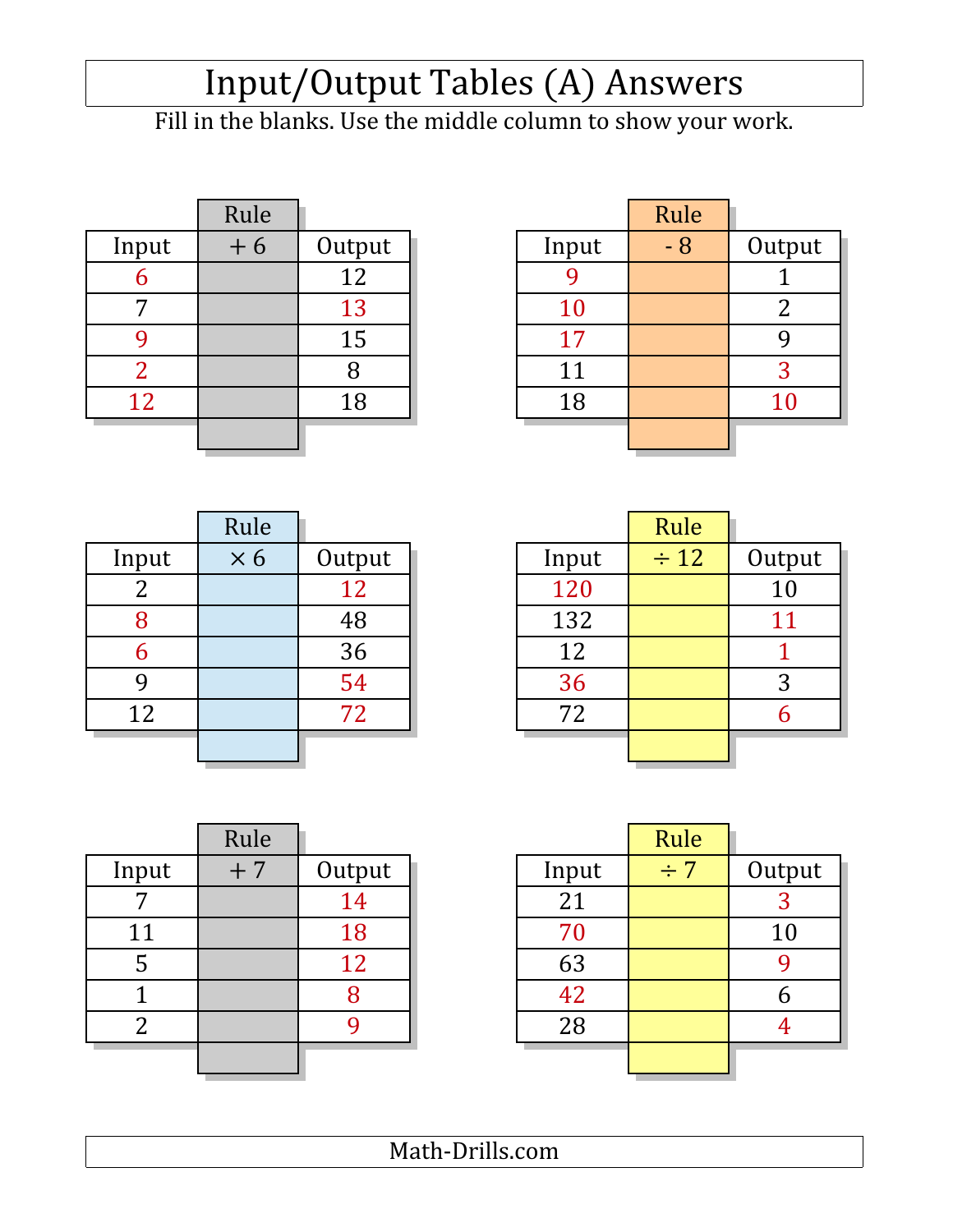### Input/Output Tables (B)

Fill in the blanks. Use the middle column to show your work.

|       | Rule |        |       | Rule  |
|-------|------|--------|-------|-------|
| Input | $+9$ | Output | Input | $-11$ |
|       |      |        | 15    |       |
|       |      | 21     | 12    |       |
|       |      | 20     | 22    |       |
| 3     |      |        | 14    |       |
|       |      | 10     | 16    |       |
|       |      |        |       |       |

|       | Rule |        |       | Rule  |        |
|-------|------|--------|-------|-------|--------|
| Input | $+9$ | Output | Input | $-11$ | Output |
|       |      |        | 15    |       |        |
|       |      | 21     | 12    |       |        |
|       |      | 20     | 22    |       |        |
| 3     |      |        | 14    |       |        |
|       |      | 10     | 16    |       |        |
|       |      |        |       |       |        |
|       |      |        |       |       |        |

|       | Rule       |        |       | Rule     |                |
|-------|------------|--------|-------|----------|----------------|
| Input | $\times 8$ | Output | Input | $\div 8$ | Out            |
| 8     |            |        |       |          | $\overline{1}$ |
|       |            | 40     | 72    |          |                |
| 3     |            |        | 88    |          |                |
|       |            | 48     | 80    |          |                |
| 7     |            |        | 32    |          |                |
|       |            |        |       |          |                |

|       | Rule       |        |       | Rule     |        |
|-------|------------|--------|-------|----------|--------|
| Input | $\times 8$ | Output | Input | $\div 8$ | Output |
| 8     |            |        |       |          |        |
|       |            | 40     | 72    |          |        |
| 3     |            |        | 88    |          |        |
|       |            | 48     | 80    |          |        |
| ⇁     |            |        | 32    |          |        |
|       |            |        |       |          |        |

|       | Rule       |                     |       | Rule                  |
|-------|------------|---------------------|-------|-----------------------|
| Input | $\times$ 9 | $\frac{Output}{63}$ | Input | $\overline{\times 3}$ |
|       |            |                     |       |                       |
|       |            |                     |       |                       |
|       |            |                     |       |                       |
| 12    |            |                     |       |                       |
|       |            | 27                  | 3     |                       |
|       |            |                     |       |                       |
|       |            |                     |       |                       |

|        | Rule       |       |        | Rule       |       |
|--------|------------|-------|--------|------------|-------|
| Output | $\times$ 3 | Input | Output | $\times$ 9 | Input |
|        |            |       | 63     |            |       |
| 21     |            |       |        |            |       |
| 24     |            |       |        |            | b     |
|        |            |       |        |            | 12    |
|        |            | ာ     | 27     |            |       |
|        |            |       |        |            |       |
|        |            |       |        |            |       |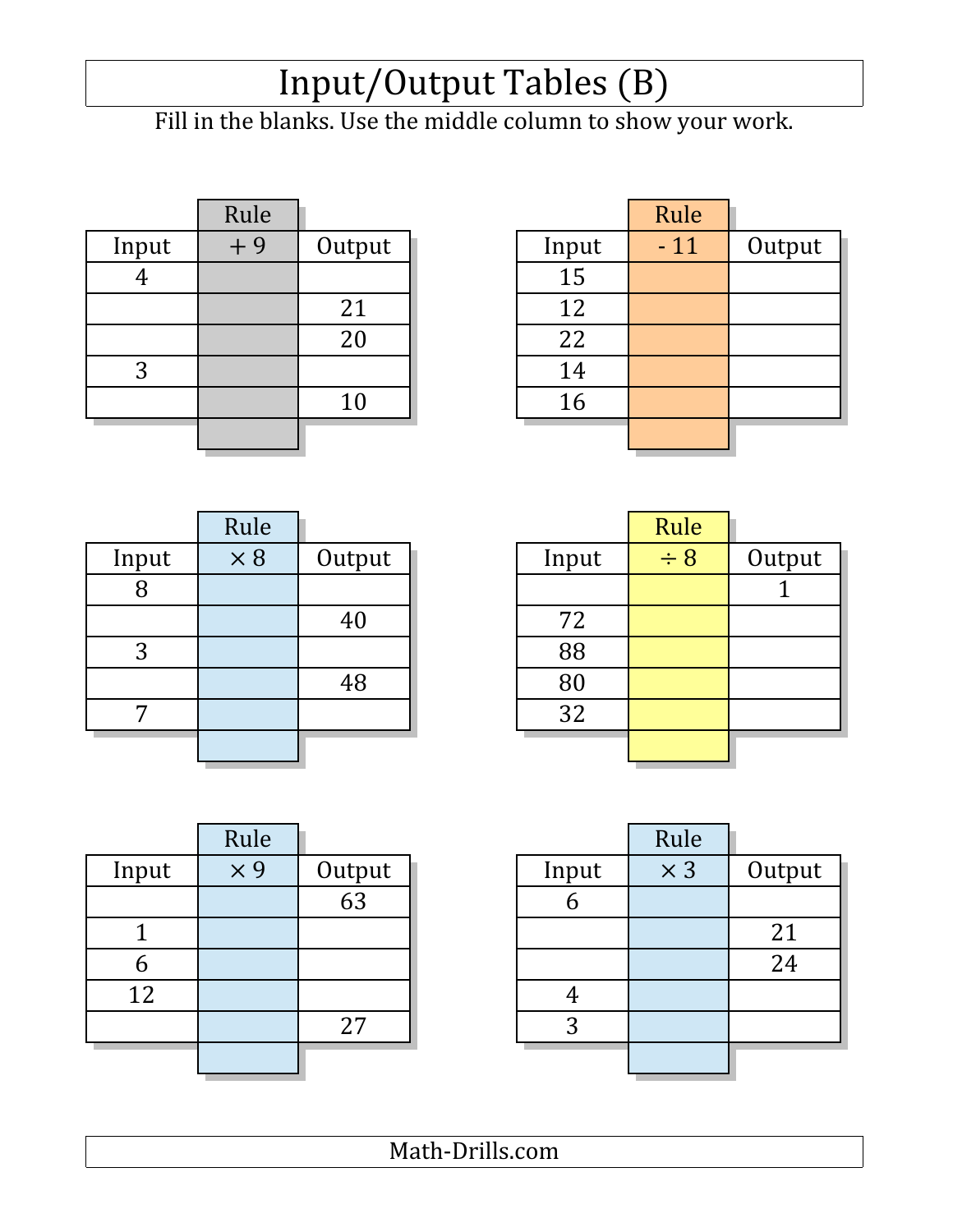# Input/Output Tables (B) Answers

Fill in the blanks. Use the middle column to show your work.

|       | Rule |        |       | Rule  |                |
|-------|------|--------|-------|-------|----------------|
| Input | $+9$ | Output | Input | $-11$ | Outp           |
| 4     |      | 13     | 15    |       | $\overline{4}$ |
| 12    |      | 21     | 12    |       |                |
| 11    |      | 20     | 22    |       |                |
| 3     |      | 12     | 14    |       | 3              |
|       |      | 10     | 16    |       | 5              |
|       |      |        |       |       |                |
|       |      |        |       |       |                |

|       | Rule |        |       | Rule  |        |
|-------|------|--------|-------|-------|--------|
| Input | $+9$ | Output | Input | $-11$ | Output |
|       |      | 13     | 15    |       |        |
| 12    |      | 21     | 12    |       |        |
| 11    |      | 20     | 22    |       | 11     |
| 3     |      | 12     | 14    |       | 3      |
|       |      | 10     | 16    |       |        |
|       |      |        |       |       |        |

|       | Rule       |        |       | Rule     |                |
|-------|------------|--------|-------|----------|----------------|
| Input | $\times 8$ | Output | Input | $\div 8$ | Outj           |
| 8     |            | 64     |       |          | $\mathbf{1}$   |
| C     |            | 40     | 72    |          | 9              |
| 3     |            | 24     | 88    |          | $1^{\circ}$    |
| b     |            | 48     | 80    |          | 1(             |
| 7     |            | 56     | 32    |          | $\overline{4}$ |
|       |            |        |       |          |                |

|       | Rule       |                 |       | Rule     |           |
|-------|------------|-----------------|-------|----------|-----------|
| Input | $\times 8$ | Output          | Input | $\div 8$ | Output    |
| 8     |            | $\overline{64}$ |       |          |           |
| 5     |            | 40              | 72    |          |           |
| 3     |            | 24              | 88    |          | 11        |
| 6     |            | 48              | 80    |          | <b>10</b> |
| 7     |            | 56              | 32    |          |           |
|       |            |                 |       |          |           |

|       | Rule       |        |       | Rule       |      |
|-------|------------|--------|-------|------------|------|
| Input | $\times$ 9 | Output | Input | $\times 3$ | Outp |
|       |            | 63     | n     |            | 18   |
|       |            |        |       |            | 21   |
| b     |            | 54     |       |            | 24   |
| 12    |            | 108    |       |            | 12   |
| 3     |            | 27     | 3     |            | 9    |
|       |            |        |       |            |      |

|       | Rule       |        |       | Rule       |        |
|-------|------------|--------|-------|------------|--------|
| Input | $\times$ 9 | Output | Input | $\times$ 3 | Output |
| ៗ     |            | 63     |       |            | 18     |
|       |            |        |       |            | 21     |
| b     |            | 54     |       |            | 24     |
| 12    |            | 108    |       |            | 12     |
| 3     |            | 27     | 3     |            |        |
|       |            |        |       |            |        |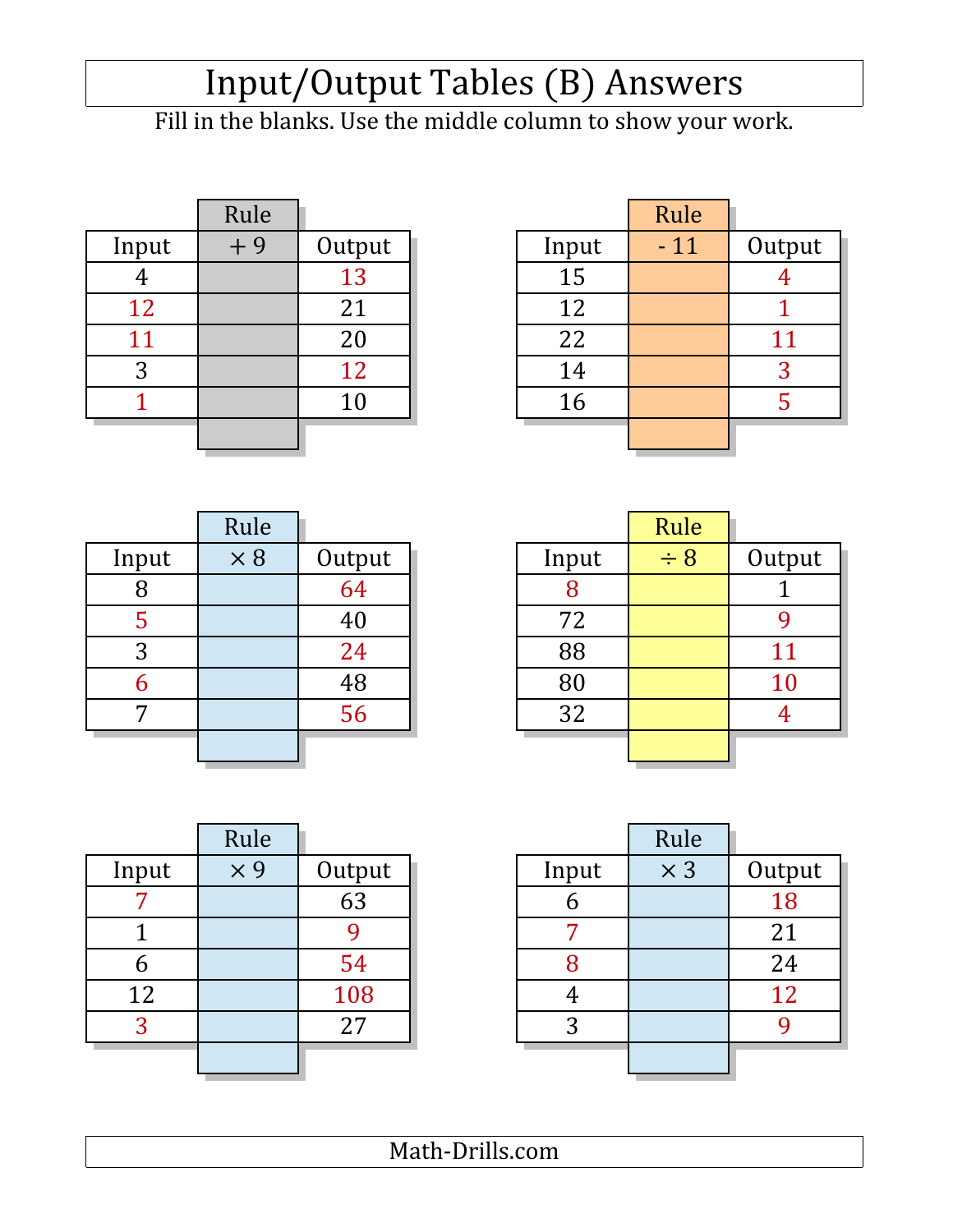### Input/Output Tables (C)

Fill in the blanks. Use the middle column to show your work.

|       | Rule  |        |       | Rule  |
|-------|-------|--------|-------|-------|
| Input | $+11$ | Output | Input | $-11$ |
|       |       | 13     | 22    |       |
| 11    |       |        | 23    |       |
|       |       | 15     | 15    |       |
| 5     |       |        |       |       |
|       |       | 23     |       |       |
|       |       |        |       |       |

|       | Rule  |        |       | Rule  |        |
|-------|-------|--------|-------|-------|--------|
| Input | $+11$ | Output | Input | $-11$ | Output |
|       |       | 13     | 22    |       |        |
| 11    |       |        | 23    |       |        |
|       |       | 15     | 15    |       |        |
| 5     |       |        |       |       | 10     |
|       |       | 23     |       |       | b      |
|       |       |        |       |       |        |

|       | Rule        |        |       | Rule      |                |
|-------|-------------|--------|-------|-----------|----------------|
| Input | $\times$ 12 | Output | Input | $\div$ 12 | Out            |
|       |             | 132    |       |           | $\overline{4}$ |
|       |             | 144    | 84    |           |                |
|       |             |        |       |           | 3              |
|       |             | 48     |       |           | $\mathbf 1$    |
|       |             |        |       |           | 8              |
|       |             |        |       |           |                |
|       |             |        |       |           |                |

|       | Rule        |        |       | Rule      |        |
|-------|-------------|--------|-------|-----------|--------|
| Input | $\times$ 12 | Output | Input | $\div$ 12 | Output |
|       |             | 132    |       |           |        |
|       |             | 144    | 84    |           |        |
|       |             |        |       |           | 3      |
|       |             | 48     |       |           |        |
|       |             |        |       |           | 8      |
|       |             |        |       |           |        |

|       | Rule     |        |       | Rule        |
|-------|----------|--------|-------|-------------|
| Input | $\div$ 5 | Output | Input | $\times 11$ |
| 55    |          |        |       |             |
| 10    |          |        |       |             |
|       |          | 3      |       |             |
|       |          |        |       |             |
|       |          | 10     |       |             |
|       |          |        |       |             |
|       |          |        |       |             |

|       | Rule     |        |       | Rule        |        |
|-------|----------|--------|-------|-------------|--------|
| Input | $\div$ 5 | Output | Input | $\times$ 11 | Output |
| 55    |          |        |       |             |        |
| 10    |          |        |       |             |        |
|       |          | 3      |       |             |        |
|       |          | 7      |       |             |        |
|       |          | 10     |       |             | 88     |
|       |          |        |       |             |        |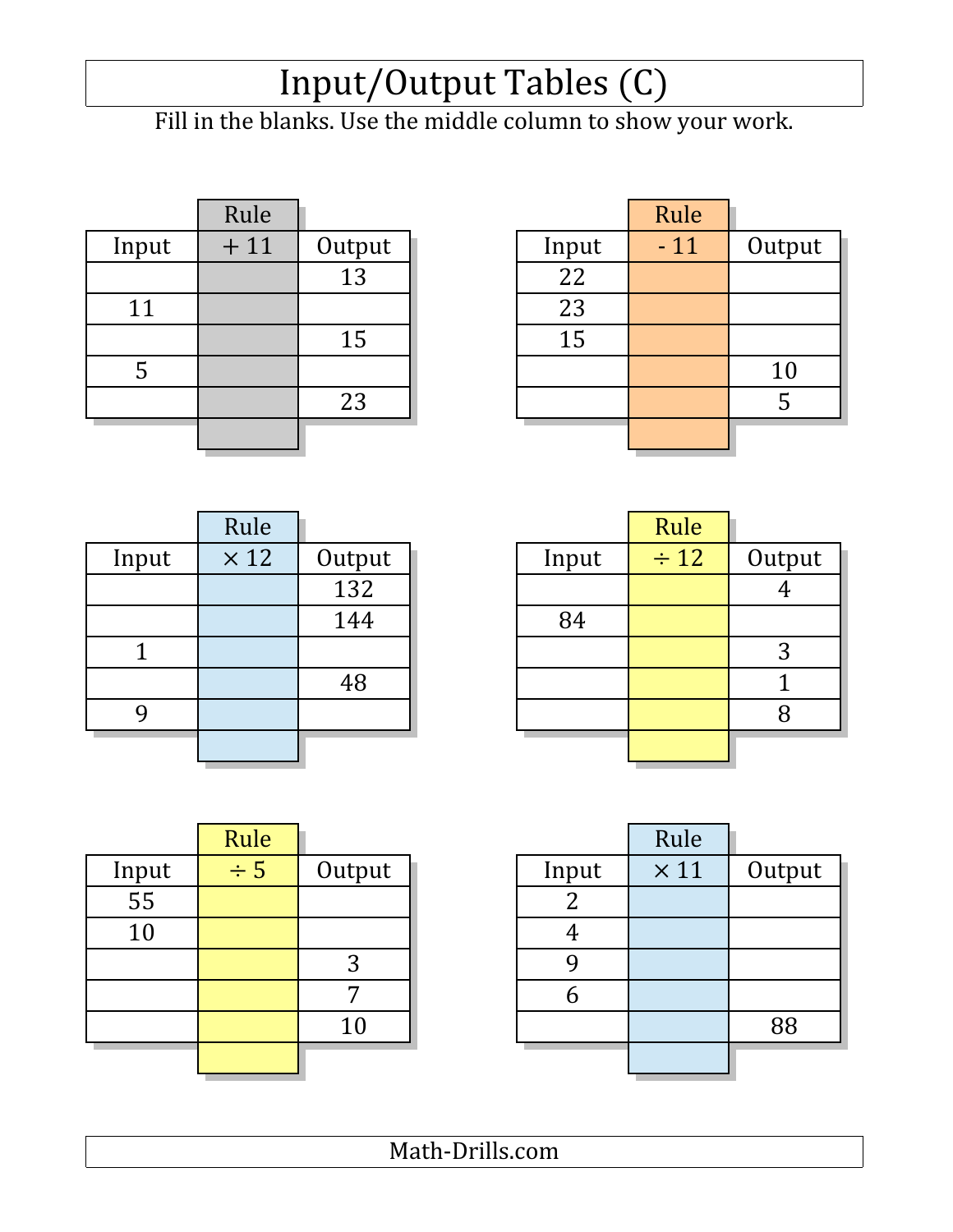# Input/Output Tables (C) Answers

Fill in the blanks. Use the middle column to show your work.

|       | Rule  |        |       | Rule  |                |
|-------|-------|--------|-------|-------|----------------|
| Input | $+11$ | Output | Input | $-11$ | Outp           |
|       |       | 13     | 22    |       |                |
| 11    |       | 22     | 23    |       | 12             |
| 4     |       | 15     | 15    |       | $\overline{4}$ |
| 5     |       | 16     | 21    |       | 10             |
| 12    |       | 23     | 16    |       | 5              |
|       |       |        |       |       |                |
|       |       |        |       |       |                |

|       | Rule  |        |       | Rule  |        |
|-------|-------|--------|-------|-------|--------|
| Input | $+11$ | Output | Input | $-11$ | Output |
| ി     |       | 13     | 22    |       | 11     |
| 11    |       | 22     | 23    |       | 12     |
|       |       | 15     | 15    |       |        |
| 5     |       | 16     | 21    |       | 10     |
| 12    |       | 23     | 16    |       | 5      |
|       |       |        |       |       |        |

|       | Rule        |        |       | Rule      |                |
|-------|-------------|--------|-------|-----------|----------------|
| Input | $\times$ 12 | Output | Input | $\div$ 12 | Out            |
| 11    |             | 132    | 48    |           | $\overline{4}$ |
| 12    |             | 144    | 84    |           | 7              |
|       |             | 12     | 36    |           | 3              |
| 4     |             | 48     | 12    |           | 1              |
|       |             | 108    | 96    |           | 8              |
|       |             |        |       |           |                |

|       | Rule        |        |       | Rule      |        |
|-------|-------------|--------|-------|-----------|--------|
| Input | $\times$ 12 | Output | Input | $\div$ 12 | Output |
| 11    |             | 132    | 48    |           |        |
| 12    |             | 144    | 84    |           |        |
|       |             | 12     | 36    |           | 3      |
|       |             | 48     | 12    |           |        |
| 9     |             | 108    | 96    |           |        |
|       |             |        |       |           |        |

|       | Rule     |        |       | Rule        |                 |
|-------|----------|--------|-------|-------------|-----------------|
| Input | $\div$ 5 | Output | Input | $\times$ 11 | Outp            |
| 55    |          |        |       |             | $\overline{22}$ |
| 10    |          | 2      |       |             | 44              |
| 15    |          | 3      |       |             | 99              |
| 35    |          |        |       |             | 66              |
| 50    |          | 10     |       |             | 88              |
|       |          |        |       |             |                 |

|       | Rule     |        |       | Rule        |        |
|-------|----------|--------|-------|-------------|--------|
| Input | $\div$ 5 | Output | Input | $\times$ 11 | Output |
| 55    |          | 11     |       |             | 22     |
| 10    |          | າ      |       |             | 44     |
| 15    |          | 3      |       |             | 99     |
| 35    |          | 7      |       |             | 66     |
| 50    |          | 10     |       |             | 88     |
|       |          |        |       |             |        |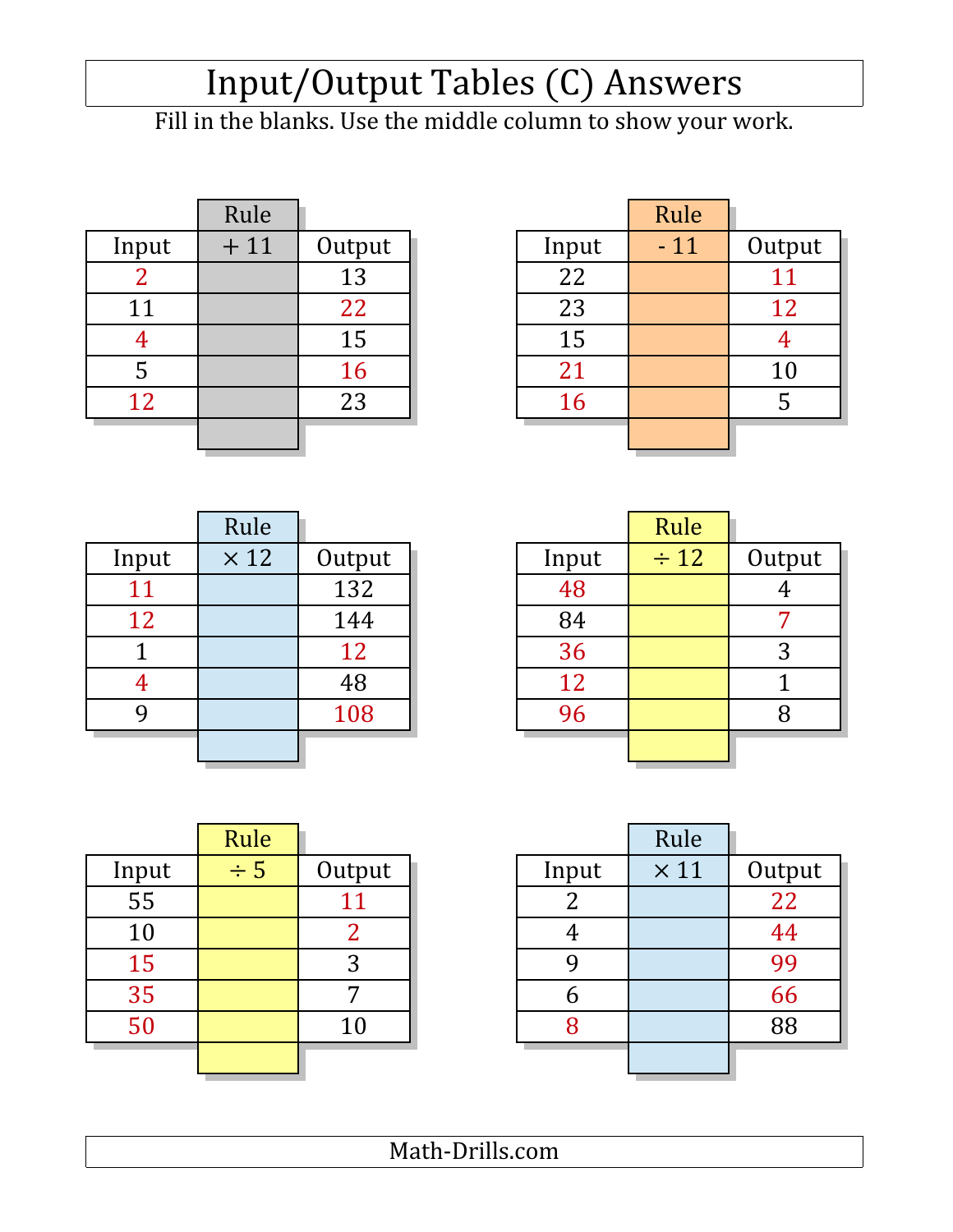### Input/Output Tables (D)

Fill in the blanks. Use the middle column to show your work.

|       | Rule |        |       | Rule  |      |
|-------|------|--------|-------|-------|------|
| Input | $+7$ | Output | Input | $-10$ | Outj |
| 2     |      |        |       |       | 5    |
|       |      | 17     | 11    |       |      |
|       |      | 18     |       |       | 8    |
|       |      | 16     |       |       | 6    |
| 5     |      |        | 17    |       |      |
|       |      |        |       |       |      |
|       |      |        |       |       |      |

| Rule |        |       | Rule  |        |
|------|--------|-------|-------|--------|
| $+7$ | Output | Input | $-10$ | Output |
|      |        |       |       | ل      |
|      | 17     | 11    |       |        |
|      | 18     |       |       |        |
|      | 16     |       |       |        |
|      |        | 17    |       |        |
|      |        |       |       |        |
|      |        |       |       |        |

|       | Rule       |        |       | Rule     |
|-------|------------|--------|-------|----------|
| Input | $\times 1$ | Output | Input | $\div$ 1 |
| 3     |            |        | 10    |          |
|       |            |        | 12    |          |
|       |            |        |       |          |
|       |            |        |       |          |
|       |            |        |       |          |
|       |            |        |       |          |
|       |            |        |       |          |

|       | Rule       |        |       | Rule     |        |
|-------|------------|--------|-------|----------|--------|
| Input | $\times 1$ | Output | Input | $\div 1$ | Output |
| 3     |            |        | 10    |          |        |
|       |            | า      | 12    |          |        |
|       |            |        |       |          |        |
|       |            |        |       |          |        |
| C     |            |        |       |          |        |
|       |            |        |       |          |        |

|       | Rule         |                     |       | Rule |                |
|-------|--------------|---------------------|-------|------|----------------|
| Input | $\times\,11$ | $\frac{Output}{44}$ | Input | - 1  | Outj           |
|       |              |                     |       |      | 6              |
| 8     |              |                     |       |      | $\overline{7}$ |
|       |              |                     |       |      | 8              |
|       |              |                     | 3     |      |                |
|       |              |                     |       |      | 4              |
|       |              |                     |       |      |                |

|       | Rule        |        |       | Rule |        |
|-------|-------------|--------|-------|------|--------|
| Input | $\times$ 11 | Output | Input | $-1$ | Output |
|       |             | 44     |       |      |        |
| 8     |             |        |       |      |        |
| 6     |             |        |       |      |        |
|       |             |        | 3     |      |        |
|       |             |        |       |      |        |
|       |             |        |       |      |        |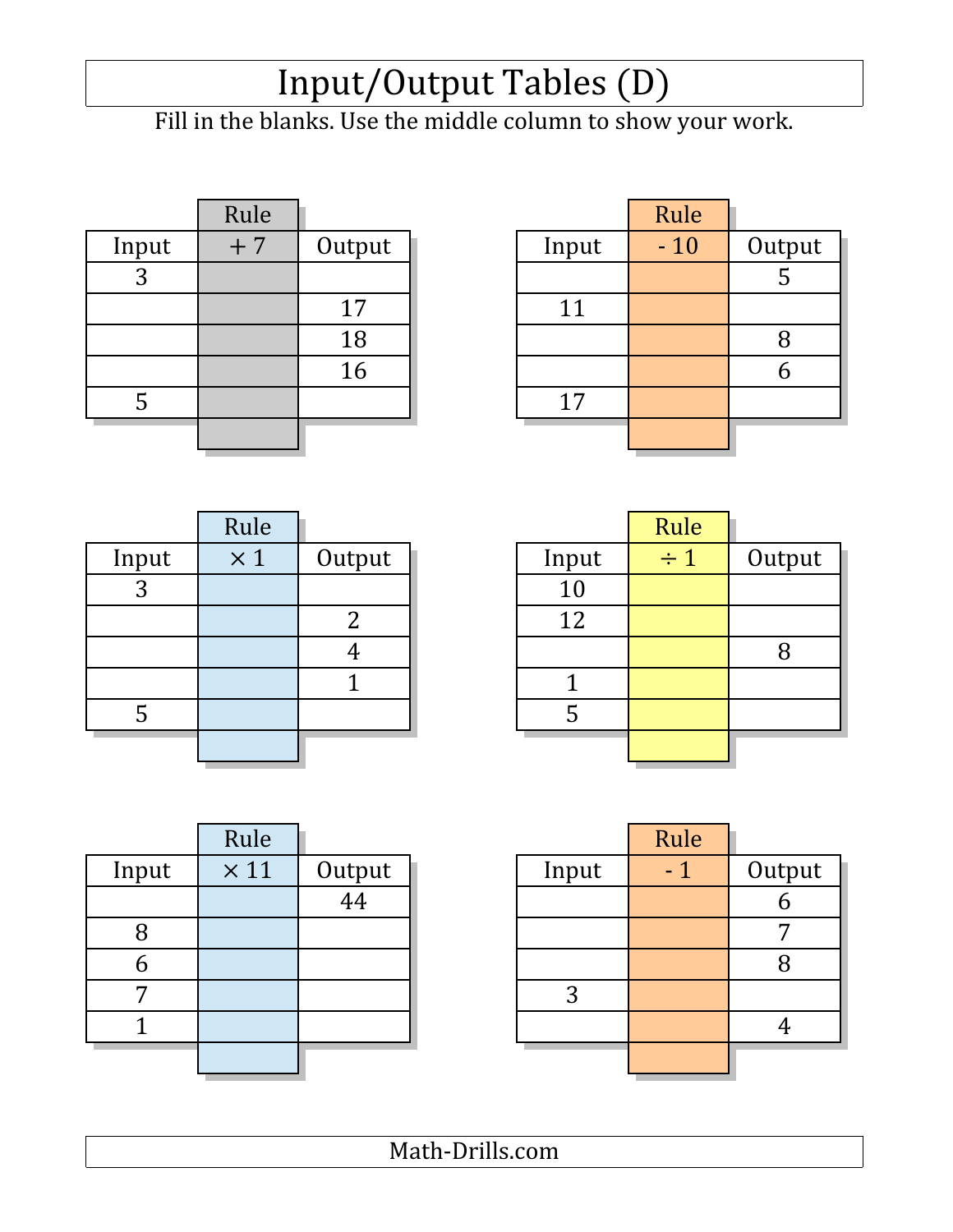# Input/Output Tables (D) Answers

Fill in the blanks. Use the middle column to show your work.

|       | Rule |        |       | Rule  |      |
|-------|------|--------|-------|-------|------|
| Input | $+7$ | Output | Input | $-10$ | Outj |
| 3     |      | 10     | 15    |       | 5    |
| 10    |      | 17     | 11    |       |      |
| 11    |      | 18     | 18    |       | 8    |
|       |      | 16     | 16    |       | 6    |
| Ⴢ     |      | 12     | 17    |       | 7    |
|       |      |        |       |       |      |

| Rule |        |           | Rule  |        |
|------|--------|-----------|-------|--------|
| $+7$ | Output | Input     | $-10$ | Output |
|      | 10     | 15        |       | J      |
|      | 17     | 11        |       |        |
|      | 18     | 18        |       |        |
|      | 16     | <b>16</b> |       |        |
|      | 12     | 17        |       |        |
|      |        |           |       |        |
|      |        |           |       |        |

|        | Rule       |        |       | Rule     |                |
|--------|------------|--------|-------|----------|----------------|
| Input  | $\times 1$ | Output | Input | $\div$ 1 | Out            |
| ာ<br>J |            |        | 10    |          | 1 <sub>0</sub> |
|        |            |        | 12    |          | 1'             |
|        |            |        |       |          | 8              |
|        |            |        |       |          |                |
|        |            |        |       |          | 5              |
|        |            |        |       |          |                |

|       | Rule       |        |       | Rule     |        |
|-------|------------|--------|-------|----------|--------|
| Input | $\times 1$ | Output | Input | $\div 1$ | Output |
| 3     |            |        | 10    |          | 10     |
| ⌒     |            |        | 12    |          | 12     |
|       |            |        |       |          |        |
|       |            |        |       |          |        |
|       |            |        |       |          |        |
|       |            |        |       |          |        |

|       | Rule        |        |       | Rule |                |
|-------|-------------|--------|-------|------|----------------|
| Input | $\times$ 11 | Output | Input | - 1  | Outj           |
|       |             | 44     |       |      | 6              |
| 8     |             | 88     |       |      | 7              |
| n     |             | 66     |       |      | 8              |
|       |             | 77     | 3     |      | $\overline{2}$ |
|       |             | 11     |       |      | $\overline{4}$ |
|       |             |        |       |      |                |

|       | Rule        |        |       | Rule |        |
|-------|-------------|--------|-------|------|--------|
| Input | $\times$ 11 | Output | Input | - 1  | Output |
|       |             | 44     |       |      |        |
| 8     |             | 88     |       |      |        |
| h     |             | 66     |       |      |        |
|       |             | 77     | 3     |      |        |
|       |             | 11     |       |      |        |
|       |             |        |       |      |        |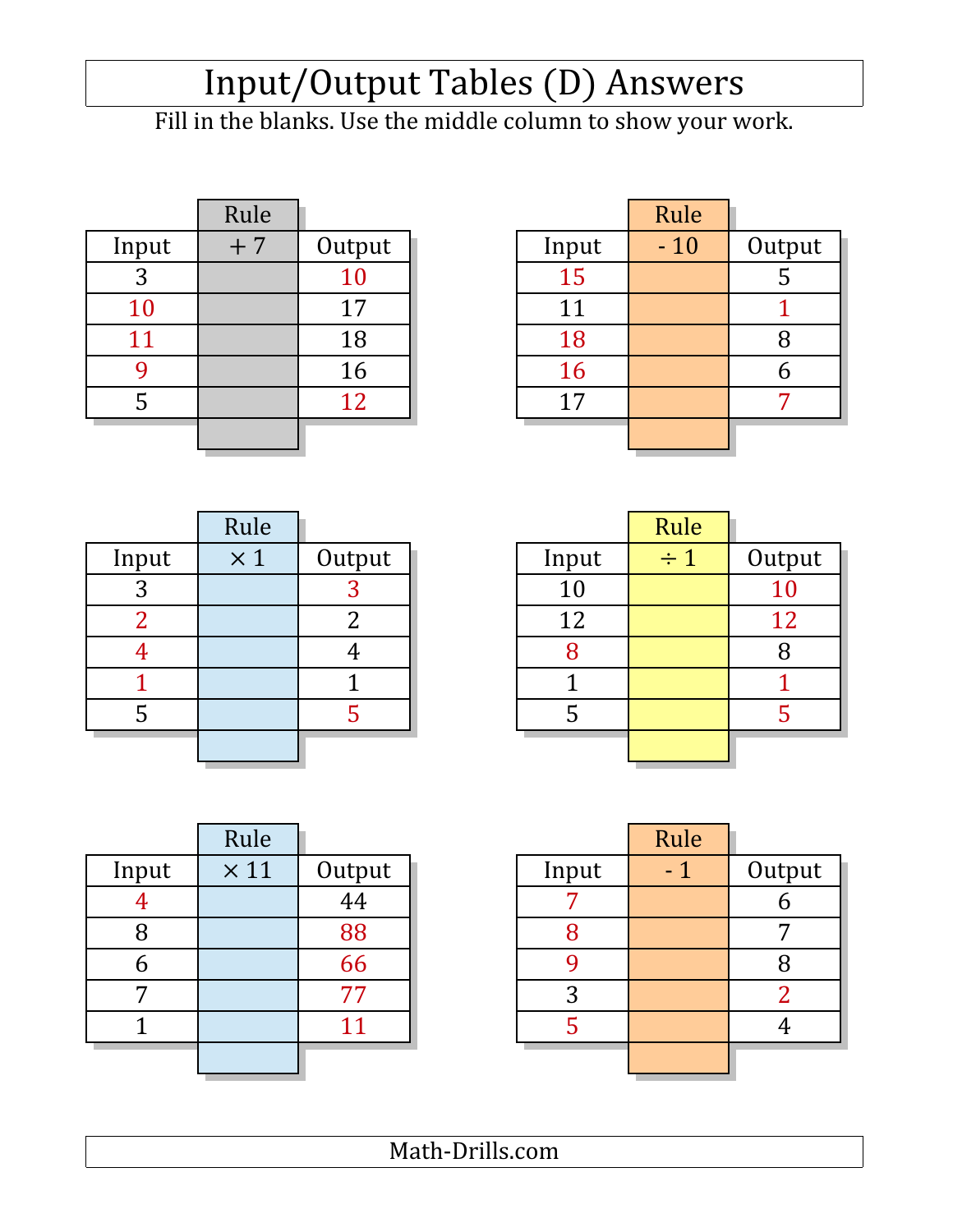### Input/Output Tables (E)

Fill in the blanks. Use the middle column to show your work.

|       | Rule |                 |       | Rule |
|-------|------|-----------------|-------|------|
| Input | $+5$ | Output          | Input |      |
|       |      | $\overline{15}$ |       |      |
|       |      | n               | 13    |      |
|       |      | 17              | 11    |      |
|       |      | 14              |       |      |
|       |      |                 | 14    |      |
|       |      |                 |       |      |
|       |      |                 |       |      |

|       | Rule |        |       | Rule |        |
|-------|------|--------|-------|------|--------|
| Input | $+5$ | Output | Input | - 6  | Output |
|       |      | 15     |       |      |        |
|       |      | O      | 13    |      |        |
|       |      | 17     | 11    |      |        |
|       |      | 14     |       |      |        |
| n     |      |        | 14    |      |        |
|       |      |        |       |      |        |

|       | Rule        |        |       | Rule      |
|-------|-------------|--------|-------|-----------|
| Input | $\times$ 11 | Output | Input | $\div$ 11 |
| 11    |             |        | 99    |           |
|       |             | 11     | 77    |           |
|       |             | 44     | 110   |           |
|       |             | 22     | 121   |           |
|       |             | 33     | 22    |           |
|       |             |        |       |           |
|       |             |        |       |           |

|        |       | Rule      |        |
|--------|-------|-----------|--------|
| Output | Input | $\div$ 11 | Output |
|        | 99    |           |        |
| 11     | 77    |           |        |
| 44     | 110   |           |        |
| 22     | 121   |           |        |
| 33     | 22    |           |        |
|        |       |           |        |
|        |       |           |        |

|       | Rule       |        |       | Rule      |     |
|-------|------------|--------|-------|-----------|-----|
| Input | $\times 6$ | Output | Input | $\div 10$ | Out |
|       |            | 36     |       |           | 3   |
| 12    |            |        | 60    |           |     |
| 5     |            |        |       |           | 9   |
| 4     |            |        | 40    |           |     |
| 2     |            |        | 20    |           |     |
|       |            |        |       |           |     |
|       |            |        |       |           |     |

| Rule       |        |       | Rule      |        |
|------------|--------|-------|-----------|--------|
| $\times 6$ | Output | Input | $\div 10$ | Output |
|            | 36     |       |           | 3      |
|            |        | 60    |           |        |
|            |        |       |           |        |
|            |        | 40    |           |        |
|            |        | 20    |           |        |
|            |        |       |           |        |
|            |        |       |           |        |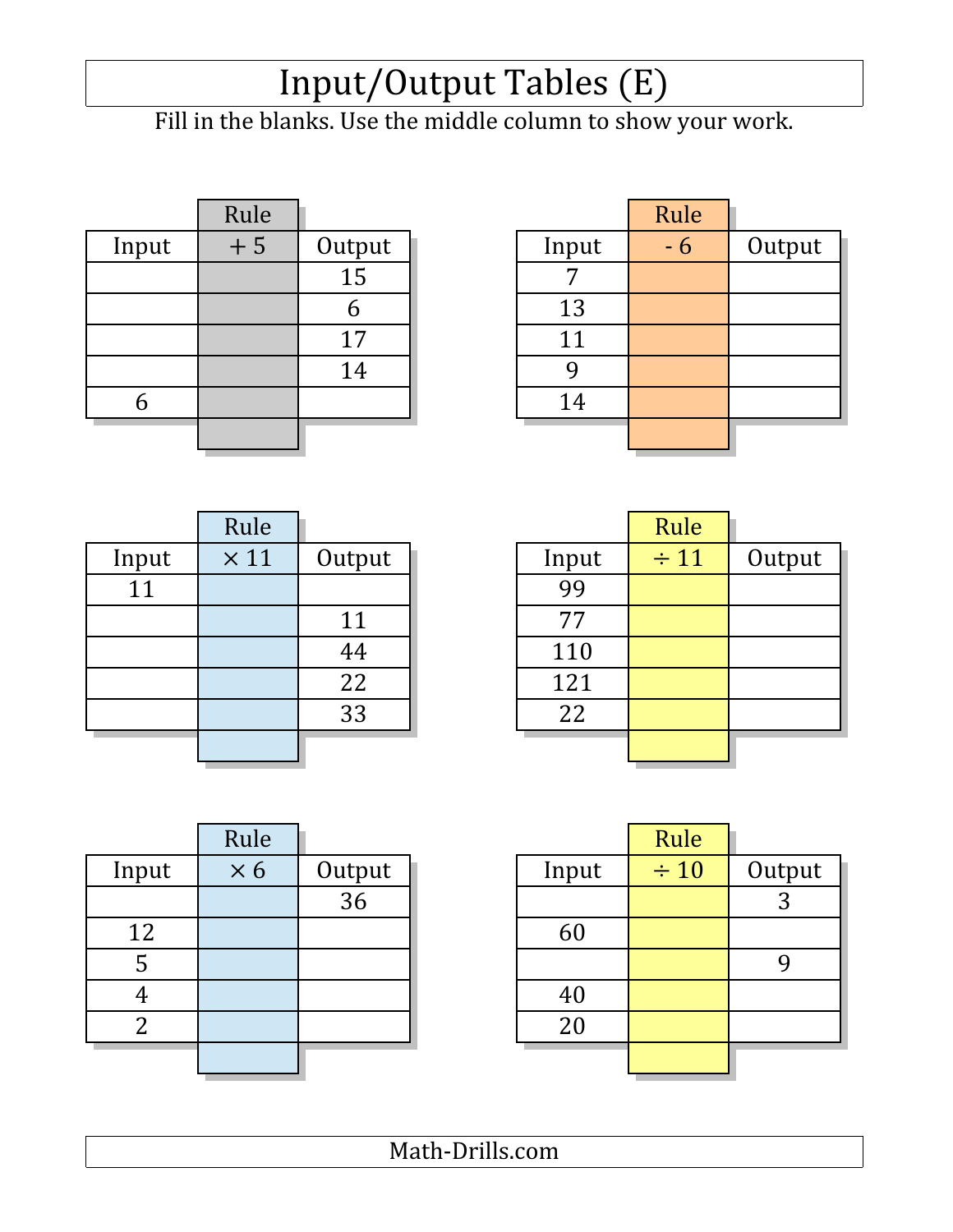# Input/Output Tables (E) Answers

Fill in the blanks. Use the middle column to show your work.

|       | Rule |        |       | Rule |      |
|-------|------|--------|-------|------|------|
| Input | $+5$ | Output | Input |      | Outj |
| 10    |      | 15     |       |      |      |
|       |      | n      | 13    |      | 7    |
| 12    |      | 17     | 11    |      | 5    |
|       |      | 14     |       |      | 3    |
| n     |      |        | 14    |      | 8    |
|       |      |        |       |      |      |

| Rule |        |       | Rule |        |
|------|--------|-------|------|--------|
| $+5$ | Output | Input | $-6$ | Output |
|      | 15     |       |      |        |
|      |        | 13    |      |        |
|      | 17     | 11    |      |        |
|      | 14     |       |      |        |
|      | 11     | 14    |      |        |
|      |        |       |      |        |
|      |        |       |      |        |

|       | Rule        |        |       | Rule      |                |
|-------|-------------|--------|-------|-----------|----------------|
| Input | $\times$ 11 | Output | Input | $\div$ 11 | Out            |
| 11    |             | 121    | 99    |           | 9              |
|       |             | 11     | 77    |           | 7              |
|       |             | 44     | 110   |           | 1(             |
| 2     |             | 22     | 121   |           | $1^{\circ}$    |
| 3     |             | 33     | 22    |           | $\overline{2}$ |
|       |             |        |       |           |                |

|       | Rule        |        |       | Rule      |           |
|-------|-------------|--------|-------|-----------|-----------|
| Input | $\times$ 11 | Output | Input | $\div$ 11 | Output    |
| 11    |             | 121    | 99    |           |           |
|       |             | 11     | 77    |           |           |
|       |             | 44     | 110   |           | <b>10</b> |
| ി     |             | 22     | 121   |           | 11        |
| 3     |             | 33     | 22    |           |           |
|       |             |        |       |           |           |

|       | Rule       |        |       | Rule      |                |
|-------|------------|--------|-------|-----------|----------------|
| Input | $\times 6$ | Output | Input | $\div 10$ | Out            |
| 6     |            | 36     | 30    |           | 3              |
| 12    |            | 72     | 60    |           | 6              |
| 5     |            | 30     | 90    |           | 9              |
| 4     |            | 24     | 40    |           | $\overline{4}$ |
| 2     |            | 12     | 20    |           | $\overline{2}$ |
|       |            |        |       |           |                |
|       |            |        |       |           |                |

|                | Rule       |        |       | Rule      |        |
|----------------|------------|--------|-------|-----------|--------|
| Input          | $\times 6$ | Output | Input | $\div 10$ | Output |
| 6              |            | 36     | 30    |           | 3      |
| 12             |            | 72     | 60    |           | h      |
| 5              |            | 30     | 90    |           |        |
|                |            | 24     | 40    |           |        |
| $\overline{2}$ |            | 12     | 20    |           |        |
|                |            |        |       |           |        |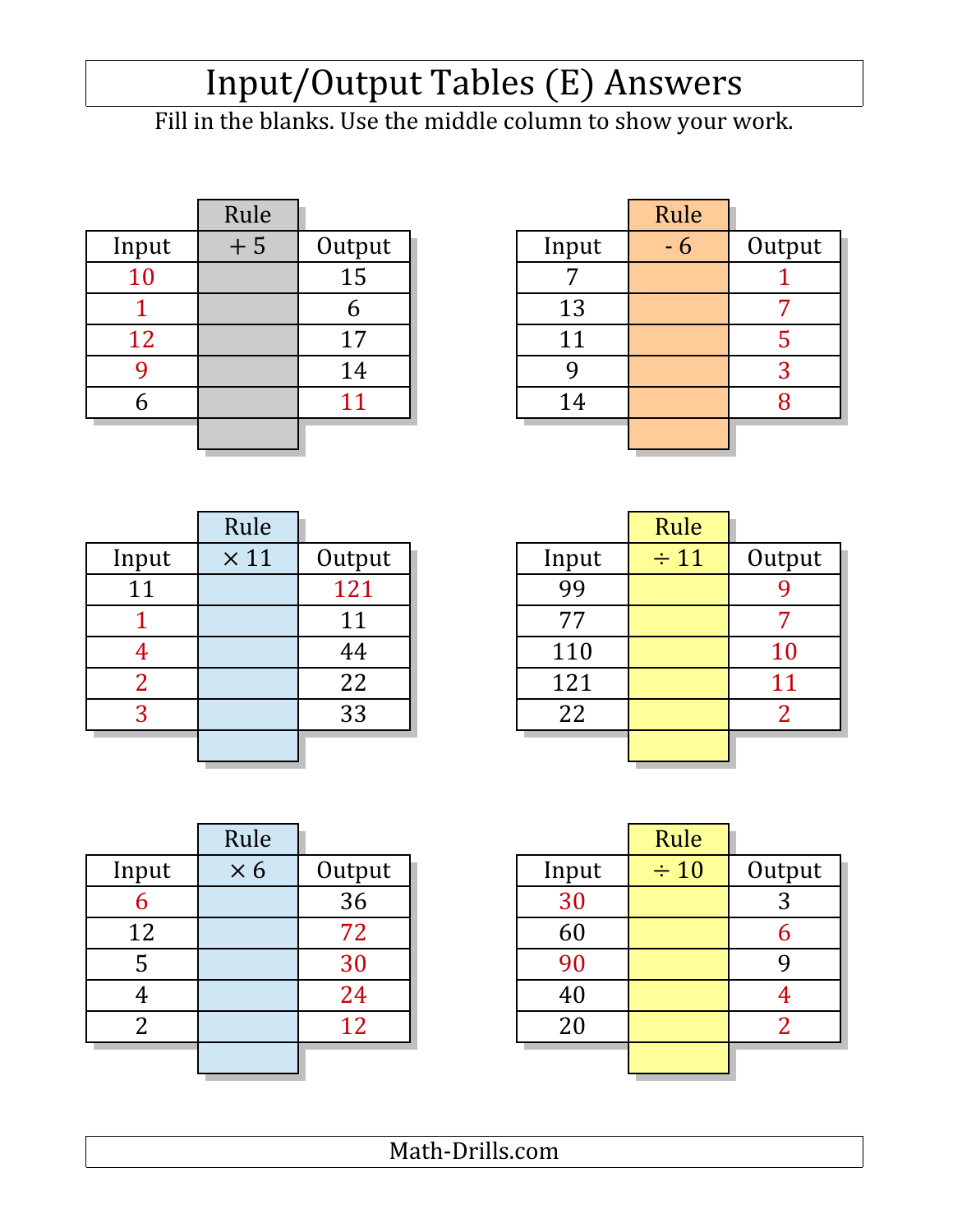### Input/Output Tables (F)

Fill in the blanks. Use the middle column to show your work.

|       | Rule |        |       | Rule |                 |
|-------|------|--------|-------|------|-----------------|
| Input | $+2$ | Output | Input | $-3$ | Outp            |
|       |      |        |       |      | $\overline{10}$ |
|       |      |        |       |      |                 |
| 8     |      |        |       |      | 12              |
|       |      | 12     |       |      |                 |
|       |      | 11     | 14    |      |                 |
|       |      |        |       |      |                 |
|       |      |        |       |      |                 |

| Rule |        |
|------|--------|
| $-3$ | Output |
|      | 10     |
|      |        |
|      | 12     |
|      |        |
|      |        |
|      |        |
|      |        |

|       | Rule       |        |       | Rule      |     |
|-------|------------|--------|-------|-----------|-----|
| Input | $\times$ 4 | Output | Input | $\div$ 12 | Out |
|       |            |        |       |           | 5   |
| ს     |            |        |       |           | 1(  |
|       |            | 24     | 144   |           |     |
| 4     |            |        | 24    |           |     |
| 10    |            |        | 108   |           |     |
|       |            |        |       |           |     |

|       | Rule       |        |       | Rule      |        |
|-------|------------|--------|-------|-----------|--------|
| Input | $\times$ 4 | Output | Input | $\div$ 12 | Output |
| 7     |            |        |       |           | C      |
| 5     |            |        |       |           | 10     |
|       |            | 24     | 144   |           |        |
|       |            |        | 24    |           |        |
| 10    |            |        | 108   |           |        |
|       |            |        |       |           |        |

|       | Rule        |        |       | Rule  |
|-------|-------------|--------|-------|-------|
| Input | $\times$ 12 | Output | Input | $+10$ |
| 8     |             |        |       |       |
|       |             |        | 12    |       |
| 10    |             |        |       |       |
|       |             | 24     |       |       |
|       |             | 144    |       |       |
|       |             |        |       |       |
|       |             |        |       |       |

|       | Rule        |        |       | Rule  |        |
|-------|-------------|--------|-------|-------|--------|
| Input | $\times$ 12 | Output | Input | $+10$ | Output |
| 8     |             |        |       |       | 16     |
| 9     |             |        | 12    |       |        |
| 10    |             |        |       |       |        |
|       |             | 24     |       |       | 12     |
|       |             | 144    |       |       | 18     |
|       |             |        |       |       |        |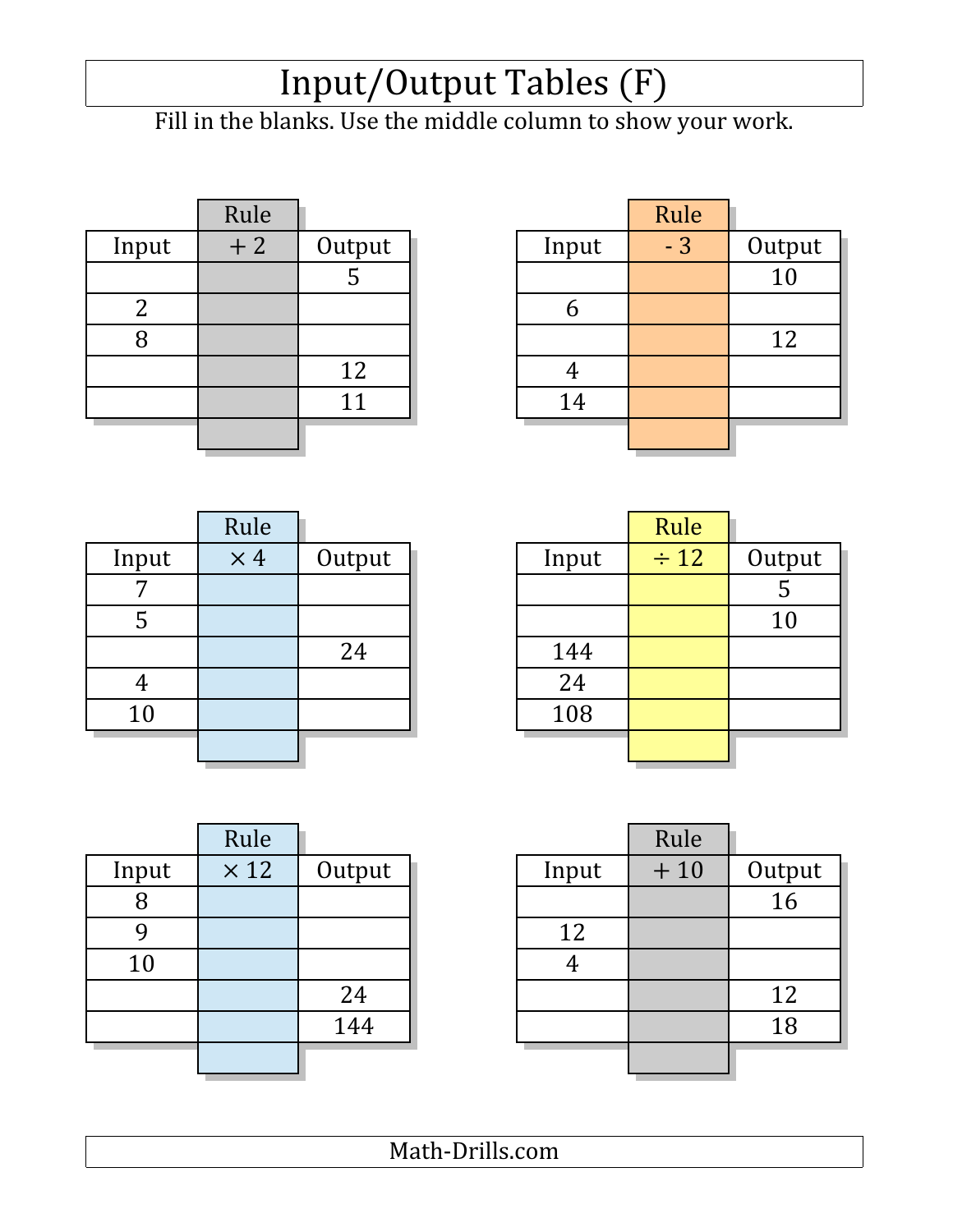# Input/Output Tables (F) Answers

Fill in the blanks. Use the middle column to show your work.

|       | Rule |        |       | Rule |                |
|-------|------|--------|-------|------|----------------|
| Input | $+2$ | Output | Input | $-3$ | Outj           |
| 3     |      |        | 13    |      | 1 <sub>0</sub> |
| 2     |      |        |       |      | 3              |
| 8     |      | 10     | 15    |      | 1'             |
| 10    |      | 12     |       |      |                |
|       |      | 11     | 14    |      | $1\acute{ }$   |
|       |      |        |       |      |                |

|          | Rule |        |       | Rule |        |
|----------|------|--------|-------|------|--------|
| Input    | $+2$ | Output | Input | $-3$ | Output |
| 3        |      | C      | 13    |      | 10     |
| ി        |      |        |       |      |        |
|          |      | 10     | 15    |      | 12     |
| 10       |      | 12     |       |      |        |
| $\Omega$ |      | 11     | 14    |      |        |
|          |      |        |       |      |        |

|       | Rule       |        |       | Rule      |                |
|-------|------------|--------|-------|-----------|----------------|
| Input | $\times$ 4 | Output | Input | $\div$ 12 | Out            |
|       |            | 28     | 60    |           | 5              |
| 5     |            | 20     | 120   |           | 1(             |
| 6     |            | 24     | 144   |           | 1'             |
| 4     |            | 16     | 24    |           | $\overline{2}$ |
| 10    |            | 40     | 108   |           | 9              |
|       |            |        |       |           |                |

|       | Rule       |           |       | Rule      |        |
|-------|------------|-----------|-------|-----------|--------|
| Input | $\times$ 4 | Output    | Input | $\div$ 12 | Output |
| 7     |            | 28        | 60    |           | C      |
| 5     |            | 20        | 120   |           | 10     |
| 6     |            | 24        | 144   |           | 12     |
| 4     |            | <b>16</b> | 24    |           |        |
| 10    |            | 40        | 108   |           |        |
|       |            |           |       |           |        |

|       | Rule        |        |       | Rule  |                 |
|-------|-------------|--------|-------|-------|-----------------|
| Input | $\times$ 12 | Output | Input | $+10$ | Outp            |
| 8     |             | 96     |       |       | $\overline{16}$ |
|       |             | 108    | 12    |       | 22              |
| 10    |             | 120    |       |       | 14              |
| 2     |             | 24     |       |       | 12              |
| 12    |             | 144    |       |       | 18              |
|       |             |        |       |       |                 |

|                | Rule        |        |       | Rule  |        |
|----------------|-------------|--------|-------|-------|--------|
| Input          | $\times$ 12 | Output | Input | $+10$ | Output |
| 8              |             | 96     | n     |       | 16     |
| 9              |             | 108    | 12    |       | 22     |
| 10             |             | 120    |       |       | 14     |
| $\overline{2}$ |             | 24     |       |       | 12     |
| 12             |             | 144    |       |       | 18     |
|                |             |        |       |       |        |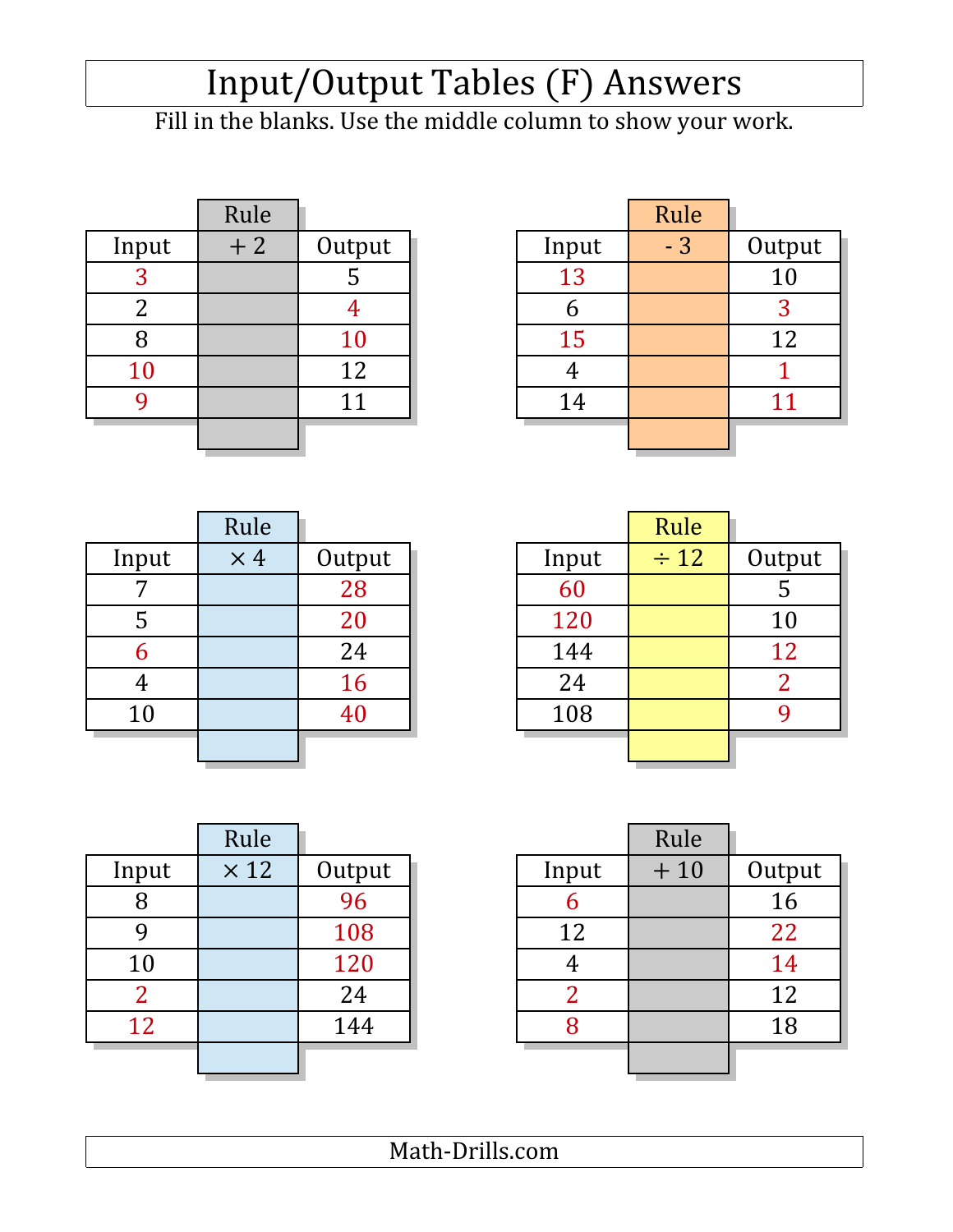### Input/Output Tables (G)

Fill in the blanks. Use the middle column to show your work.

|       | Rule |        |       | Rule |
|-------|------|--------|-------|------|
| Input | $+5$ | Output | Input | $-9$ |
|       |      |        | 20    |      |
| 11    |      |        | 18    |      |
|       |      |        | 19    |      |
|       |      |        | 10    |      |
| 12    |      |        | 16    |      |
|       |      |        |       |      |

|       | Rule |        |       | Rule |        |
|-------|------|--------|-------|------|--------|
| Input | $+5$ | Output | Input | $-9$ | Output |
|       |      |        | 20    |      |        |
| 11    |      |        | 18    |      |        |
|       |      |        | 19    |      |        |
|       |      |        | 10    |      |        |
| 12    |      |        | 16    |      |        |
|       |      |        |       |      |        |
|       |      |        |       |      |        |

|       | Rule       |        |       | Rule     |                |
|-------|------------|--------|-------|----------|----------------|
| Input | $\times 5$ | Output | Input | $\div 6$ | <u>Outj</u>    |
|       |            | 10     |       |          | $\overline{1}$ |
|       |            | 35     | 60    |          |                |
|       |            | 60     |       |          | 7              |
|       |            | 40     | 48    |          |                |
| 3     |            |        |       |          | 5              |
|       |            |        |       |          |                |
|       |            |        |       |          |                |

|       | Rule       |        |       | Rule     |        |
|-------|------------|--------|-------|----------|--------|
| Input | $\times 5$ | Output | Input | $\div 6$ | Output |
|       |            | 10     |       |          | 11     |
|       |            | 35     | 60    |          |        |
|       |            | 60     |       |          | -      |
|       |            | 40     | 48    |          |        |
| 3     |            |        |       |          |        |
|       |            |        |       |          |        |

|                | Rule  |        |       | Rule |                |
|----------------|-------|--------|-------|------|----------------|
| Input          | $+12$ | Output | Input | $-3$ | Outp           |
| כי<br>C        |       |        |       |      | $\overline{3}$ |
|                |       |        | 13    |      |                |
|                |       | 17     |       |      |                |
| 10             |       |        |       |      | 11             |
| $\overline{2}$ |       |        | 11    |      |                |
|                |       |        |       |      |                |

| Rule  |        |       | Rule |        |
|-------|--------|-------|------|--------|
| $+12$ | Output | Input | $-3$ | Output |
|       |        |       |      | 3      |
|       |        | 13    |      |        |
|       | 17     |       |      |        |
|       |        |       |      | 11     |
|       |        | 11    |      |        |
|       |        |       |      |        |
|       |        |       |      |        |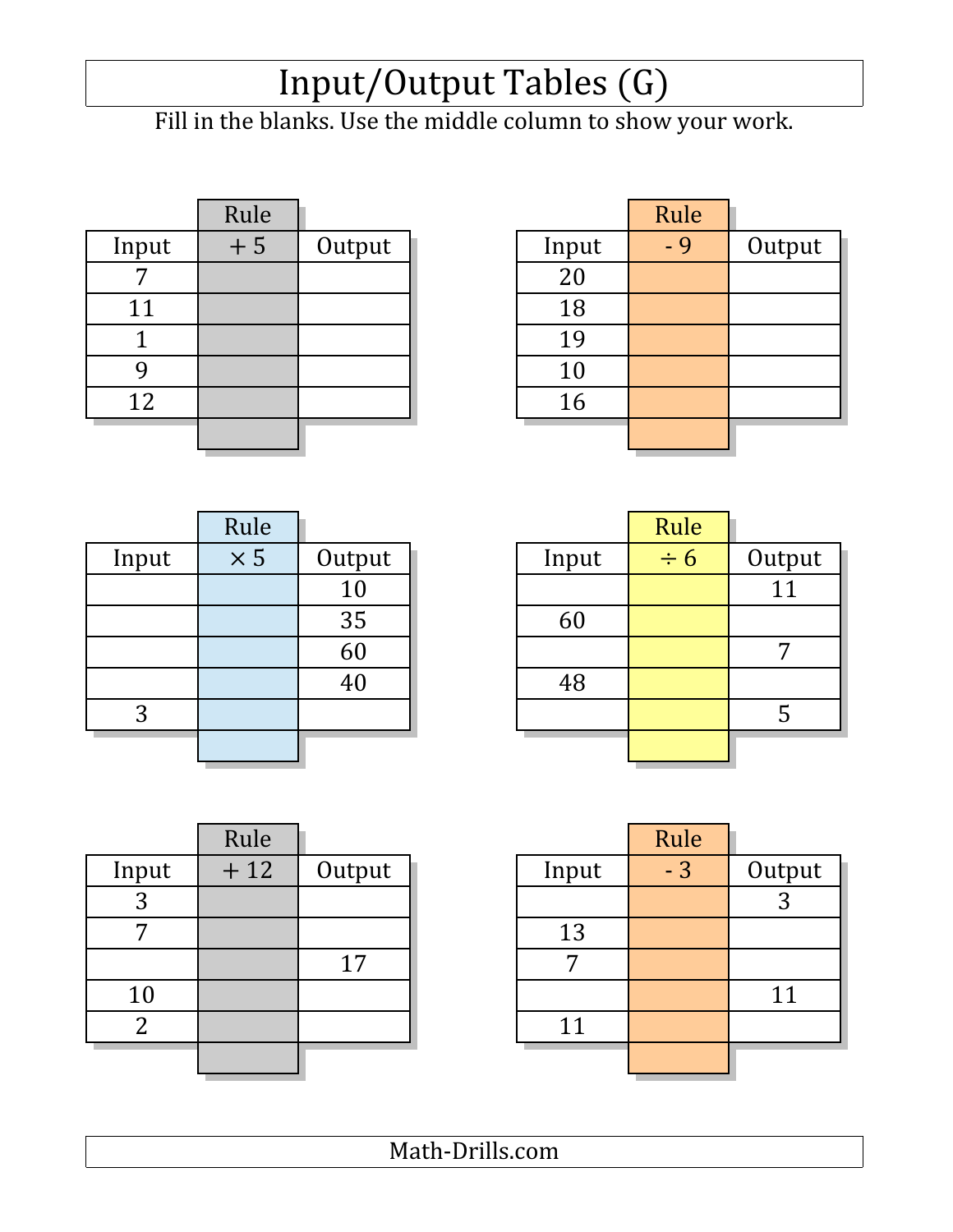# Input/Output Tables (G) Answers

Fill in the blanks. Use the middle column to show your work.

|       | Rule |        |       | Rule |                |
|-------|------|--------|-------|------|----------------|
| Input | $+5$ | Output | Input | - 9  | <u>Outj</u>    |
|       |      | 12     | 20    |      | 1 <sup>2</sup> |
| 11    |      | 16     | 18    |      | 9              |
|       |      |        | 19    |      |                |
|       |      | 14     | 10    |      |                |
| 12    |      | 17     | 16    |      | 7              |
|       |      |        |       |      |                |

|       | Rule |        |       | Rule |        |
|-------|------|--------|-------|------|--------|
| Input | $+5$ | Output | Input | $-9$ | Output |
|       |      | 12     | 20    |      | 11     |
| 11    |      | 16     | 18    |      |        |
|       |      | b      | 19    |      | 10     |
|       |      | 14     | 10    |      |        |
| 12    |      | 17     | 16    |      |        |
|       |      |        |       |      |        |

|       | Rule       |        |       | Rule     |             |
|-------|------------|--------|-------|----------|-------------|
| Input | $\times$ 5 | Output | Input | $\div 6$ | Out         |
|       |            | 10     | 66    |          | $1^{\circ}$ |
|       |            | 35     | 60    |          | 1(          |
| 12    |            | 60     | 42    |          | 7           |
| 8     |            | 40     | 48    |          | 8           |
| 3     |            | 15     | 30    |          | 5           |
|       |            |        |       |          |             |

|                | Rule       |        |       | Rule     |        |
|----------------|------------|--------|-------|----------|--------|
| Input          | $\times$ 5 | Output | Input | $\div 6$ | Output |
| $\overline{2}$ |            | 10     | 66    |          | 11     |
|                |            | 35     | 60    |          | 10     |
| 12             |            | 60     | 42    |          | ⇁      |
| 8              |            | 40     | 48    |          | 8      |
| 3              |            | 15     | 30    |          | 5      |
|                |            |        |       |          |        |

|                | Rule  |        |       | Rule |                |
|----------------|-------|--------|-------|------|----------------|
| Input          | $+12$ | Output | Input | $-3$ | Outp           |
| 3              |       | 15     |       |      | $\overline{3}$ |
|                |       | 19     | 13    |      | 10             |
|                |       | 17     |       |      | $\overline{4}$ |
| 10             |       | 22     | 14    |      | 11             |
| $\overline{2}$ |       | 14     | 11    |      | 8              |
|                |       |        |       |      |                |

|                | Rule  |        |       | Rule |        |
|----------------|-------|--------|-------|------|--------|
| Input          | $+12$ | Output | Input | $-3$ | Output |
| 3              |       | 15     | n     |      | 3      |
|                |       | 19     | 13    |      | 10     |
| 5              |       | 17     |       |      |        |
| 10             |       | 22     | 14    |      | 11     |
| $\overline{2}$ |       | 14     | 11    |      | 8      |
|                |       |        |       |      |        |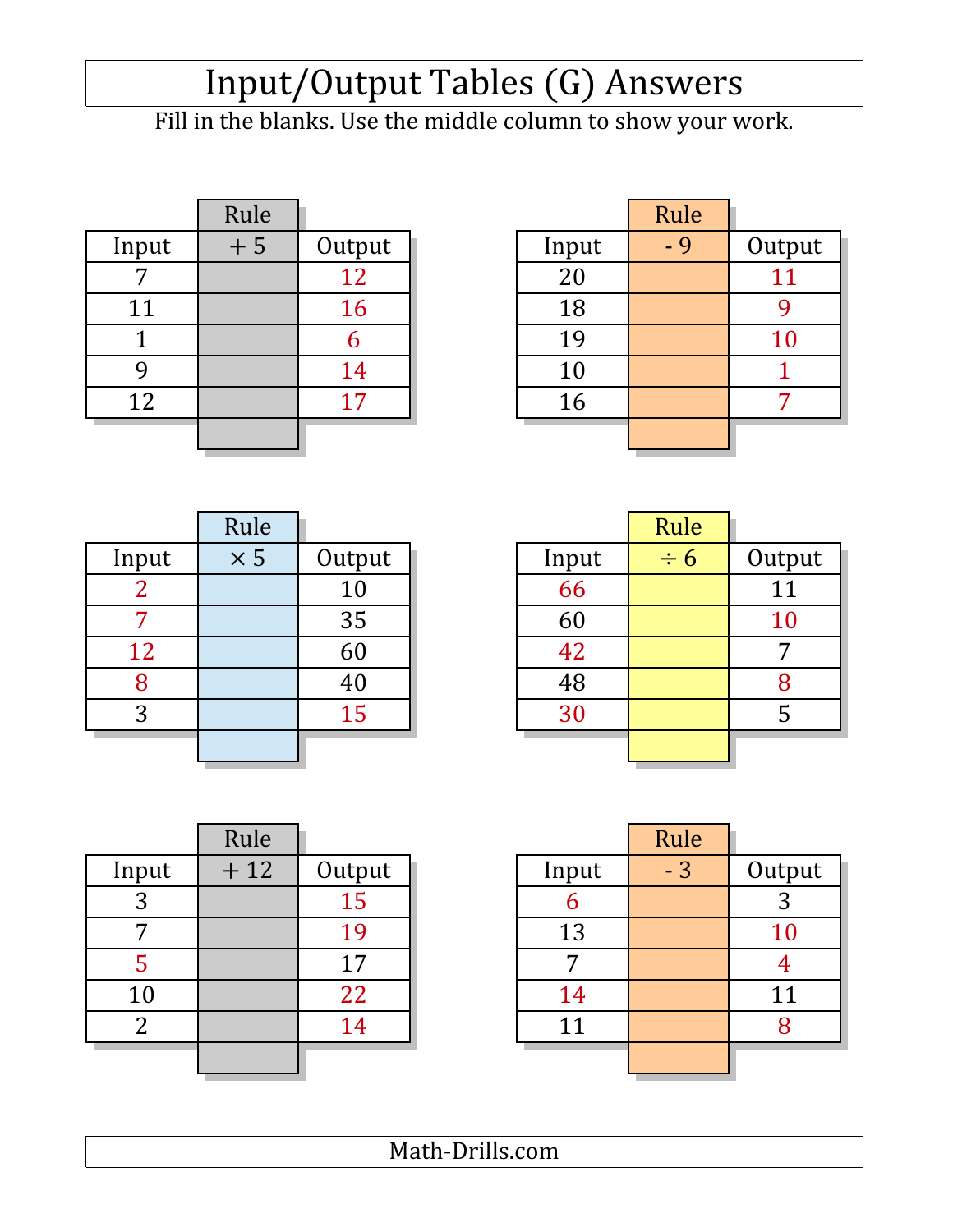## Input/Output Tables (H)

Fill in the blanks. Use the middle column to show your work.

|       | Rule  |        |       | Rule |                |
|-------|-------|--------|-------|------|----------------|
| Input | $+10$ | Output | Input | $-7$ | Outj           |
| 10    |       |        |       |      | $\overline{2}$ |
|       |       | 17     |       |      | 9              |
| b     |       |        | 14    |      |                |
| כ     |       |        |       |      | $\overline{4}$ |
|       |       | 18     | 10    |      |                |
|       |       |        |       |      |                |

|       | Rule  |        |       | Rule |        |
|-------|-------|--------|-------|------|--------|
| Input | $+10$ | Output | Input | $-7$ | Output |
| 10    |       |        |       |      | ▵      |
|       |       | 17     |       |      |        |
| O     |       |        | 14    |      |        |
| 5     |       |        |       |      |        |
|       |       | 18     | 10    |      |        |
|       |       |        |       |      |        |

|       | Rule       |        |       | Rule     |                |
|-------|------------|--------|-------|----------|----------------|
| Input | $\times 7$ | Output | Input | $\div$ 2 | Outj           |
|       |            | 70     |       |          | $\overline{7}$ |
|       |            | 42     |       |          | 9              |
|       |            | 28     | 16    |          |                |
|       |            |        |       |          |                |
| 12    |            |        | 10    |          |                |
|       |            |        |       |          |                |

|       | Rule       |        |       | Rule     |        |
|-------|------------|--------|-------|----------|--------|
| Input | $\times 7$ | Output | Input | $\div$ 2 | Output |
|       |            | 70     |       |          |        |
|       |            | 42     |       |          |        |
|       |            | 28     | 16    |          |        |
|       |            |        |       |          |        |
| 12    |            |        | 10    |          |        |
|       |            |        |       |          |        |

|       | Rule |        |       | Rule           |
|-------|------|--------|-------|----------------|
| Input | $+6$ | Output | Input | $\overline{f}$ |
|       |      | 10     |       |                |
|       |      | 12     |       |                |
| 12    |      |        | 12    |                |
|       |      | 16     |       |                |
| 5     |      |        |       |                |
|       |      |        |       |                |
|       |      |        |       |                |

|       | Rule |        |       | Rule |        |
|-------|------|--------|-------|------|--------|
| Input | $+6$ | Output | Input | $+1$ | Output |
|       |      | 10     |       |      | 3      |
|       |      | 12     |       |      | 5      |
| 12    |      |        | 12    |      |        |
|       |      | 16     |       |      |        |
| 5     |      |        |       |      | 11     |
|       |      |        |       |      |        |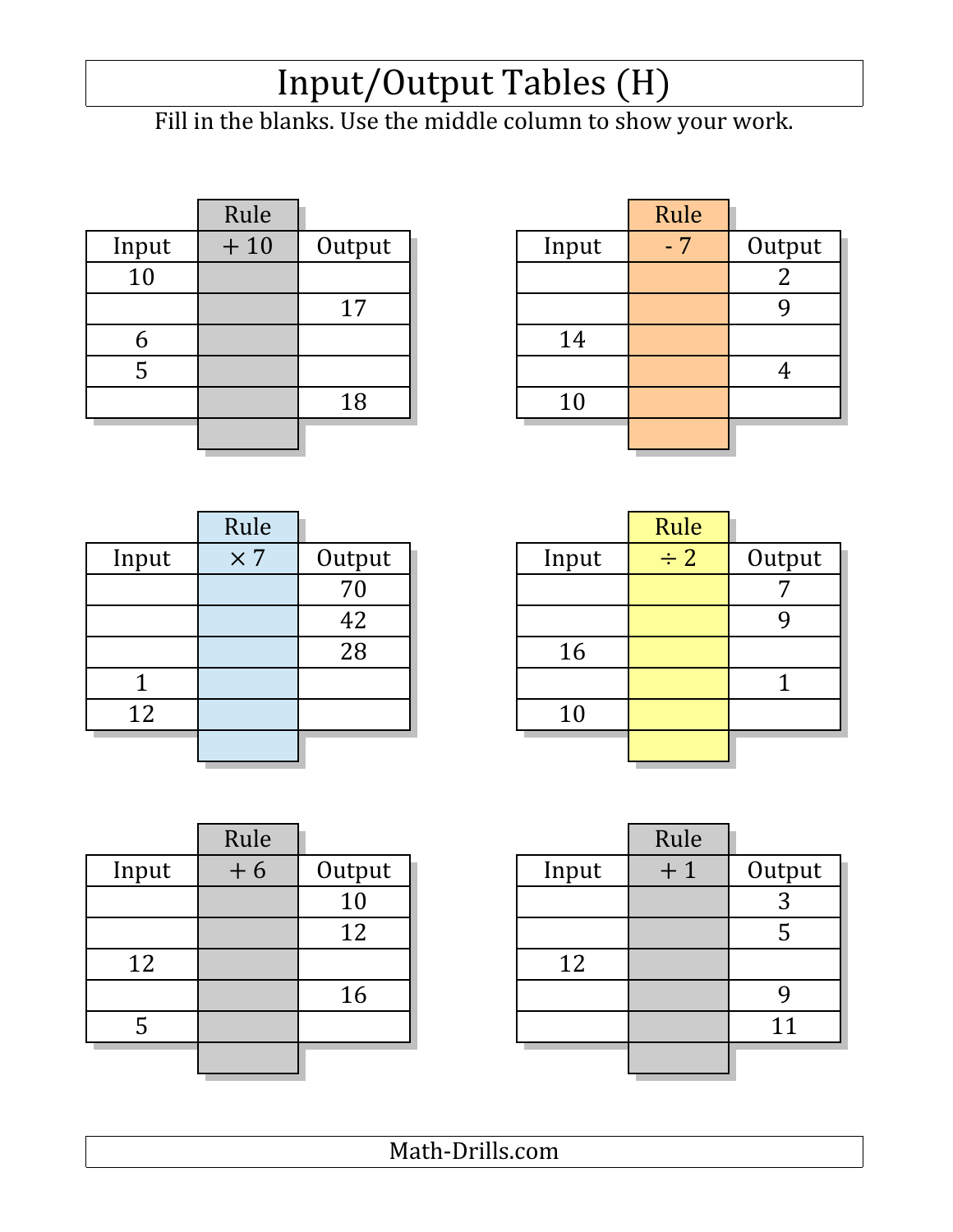# Input/Output Tables (H) Answers

Fill in the blanks. Use the middle column to show your work.

|       | Rule  |        |       | Rule |                |
|-------|-------|--------|-------|------|----------------|
| Input | $+10$ | Output | Input | $-7$ | Outj           |
| 10    |       | 20     |       |      | $\overline{2}$ |
|       |       | 17     | 16    |      | 9              |
| b     |       | 16     | 14    |      | 7              |
| 5     |       | 15     | 11    |      | $\overline{4}$ |
| 8     |       | 18     | 10    |      | 3              |
|       |       |        |       |      |                |
|       |       |        |       |      |                |

|                        | Rule  |        |       | Rule |        |
|------------------------|-------|--------|-------|------|--------|
| Input                  | $+10$ | Output | Input | $-7$ | Output |
| 10                     |       | 20     |       |      |        |
| $\mathbf{\mathcal{L}}$ |       | 17     | 16    |      |        |
| b                      |       | 16     | 14    |      |        |
| 5                      |       | 15     | 11    |      |        |
| 8                      |       | 18     | 10    |      | 3      |
|                        |       |        |       |      |        |

|       | Rule       |        |       | Rule     |                |
|-------|------------|--------|-------|----------|----------------|
| Input | $\times 7$ | Output | Input | $\div$ 2 | Outj           |
| 10    |            | 70     | 14    |          | $\overline{7}$ |
| b     |            | 42     | 18    |          | 9              |
|       |            | 28     | 16    |          | 8              |
|       |            |        |       |          |                |
| 12    |            | 84     | 10    |          | 5              |
|       |            |        |       |          |                |

|       | Rule       |        |       | Rule     |        |
|-------|------------|--------|-------|----------|--------|
| Input | $\times 7$ | Output | Input | $\div$ 2 | Output |
| 10    |            | 70     | 14    |          |        |
| 6     |            | 42     | 18    |          |        |
|       |            | 28     | 16    |          |        |
|       |            |        |       |          |        |
| 12    |            | 84     | 10    |          |        |
|       |            |        |       |          |        |

|           | Rule |        |       | Rule |      |
|-----------|------|--------|-------|------|------|
| Input     | $+6$ | Output | Input | $+1$ | Outp |
|           |      | 10     |       |      | 3    |
| b         |      | 12     |       |      | 5    |
| 12        |      | 18     | 12    |      | 13   |
| <b>10</b> |      | 16     | 8     |      | 9    |
|           |      | 11     | 10    |      | 11   |
|           |      |        |       |      |      |

|       | Rule |        |       | Rule |        |
|-------|------|--------|-------|------|--------|
| Input | $+6$ | Output | Input | $+1$ | Output |
|       |      | 10     |       |      |        |
| h     |      | 12     |       |      |        |
| 12    |      | 18     | 12    |      | 13     |
| 10    |      | 16     |       |      |        |
| 5     |      |        | 10    |      |        |
|       |      |        |       |      |        |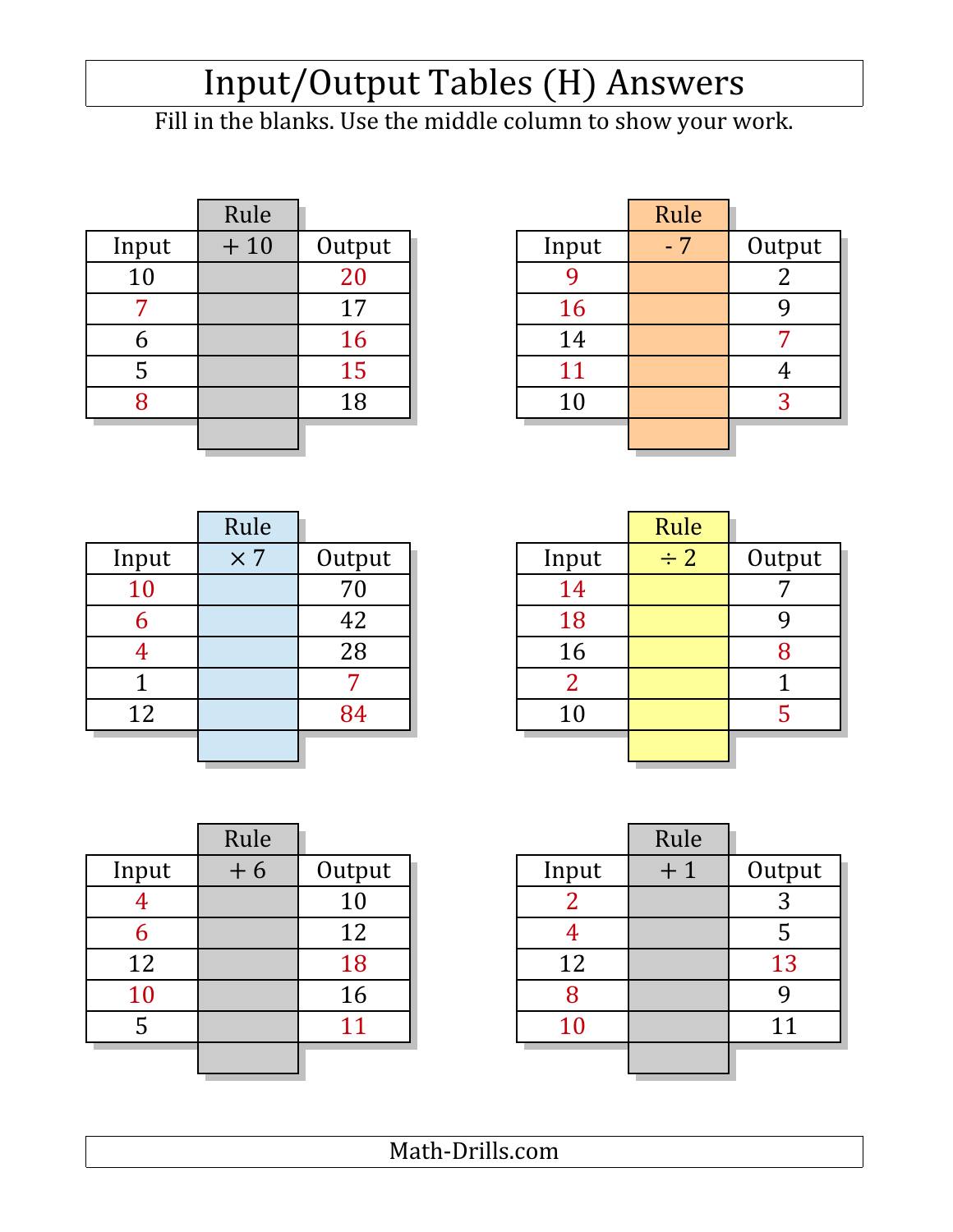### Input/Output Tables (I)

Fill in the blanks. Use the middle column to show your work.

|       | Rule  |        |       | Rule |                |
|-------|-------|--------|-------|------|----------------|
| Input | $+11$ | Output | Input | $-3$ | Outj           |
|       |       | 14     |       |      |                |
|       |       | 13     | 11    |      |                |
| Õ     |       |        |       |      | 3              |
|       |       | 15     |       |      | 1'             |
|       |       |        |       |      | $\overline{2}$ |
|       |       |        |       |      |                |
|       |       |        |       |      |                |

| Rule  |        |       | Rule |        |
|-------|--------|-------|------|--------|
| $+11$ | Output | Input | $-3$ | Output |
|       | 14     |       |      |        |
|       | 13     | 11    |      |        |
|       |        |       |      |        |
|       | 15     |       |      | 12     |
|       |        |       |      |        |
|       |        |       |      |        |
|       |        |       |      |        |

|       | Rule       |        |       | Rule     |                |
|-------|------------|--------|-------|----------|----------------|
| Input | $\times 3$ | Output | Input | $\div$ 9 | Out            |
|       |            |        | 36    |          |                |
|       |            | 18     |       |          | 5              |
|       |            | 30     | 99    |          |                |
| 8     |            |        |       |          | $\overline{7}$ |
| 12    |            |        | 18    |          |                |
|       |            |        |       |          |                |
|       |            |        |       |          |                |

|       | Rule       |        |       | Rule     |        |
|-------|------------|--------|-------|----------|--------|
| Input | $\times$ 3 | Output | Input | $\div$ 9 | Output |
|       |            |        | 36    |          |        |
|       |            | 18     |       |          | J      |
|       |            | 30     | 99    |          |        |
| 8     |            |        |       |          |        |
| 12    |            |        | 18    |          |        |
|       |            |        |       |          |        |

|       | Rule     |        |       | Rule |                |
|-------|----------|--------|-------|------|----------------|
| Input | $\div 6$ | Output | Input | $-3$ | Out            |
|       |          |        | 11    |      |                |
|       |          | 11     |       |      | $\overline{4}$ |
| h     |          |        |       |      |                |
|       |          | 10     | 15    |      |                |
|       |          |        |       |      | $\overline{2}$ |
|       |          |        |       |      |                |

|       | Rule     |        |       | Rule |        |
|-------|----------|--------|-------|------|--------|
| Input | $\div 6$ | Output | Input | $-3$ | Output |
|       |          |        | 11    |      |        |
|       |          | 11     |       |      |        |
| n     |          |        |       |      |        |
|       |          | 10     | 15    |      |        |
|       |          |        |       |      |        |
|       |          |        |       |      |        |
|       |          |        |       |      |        |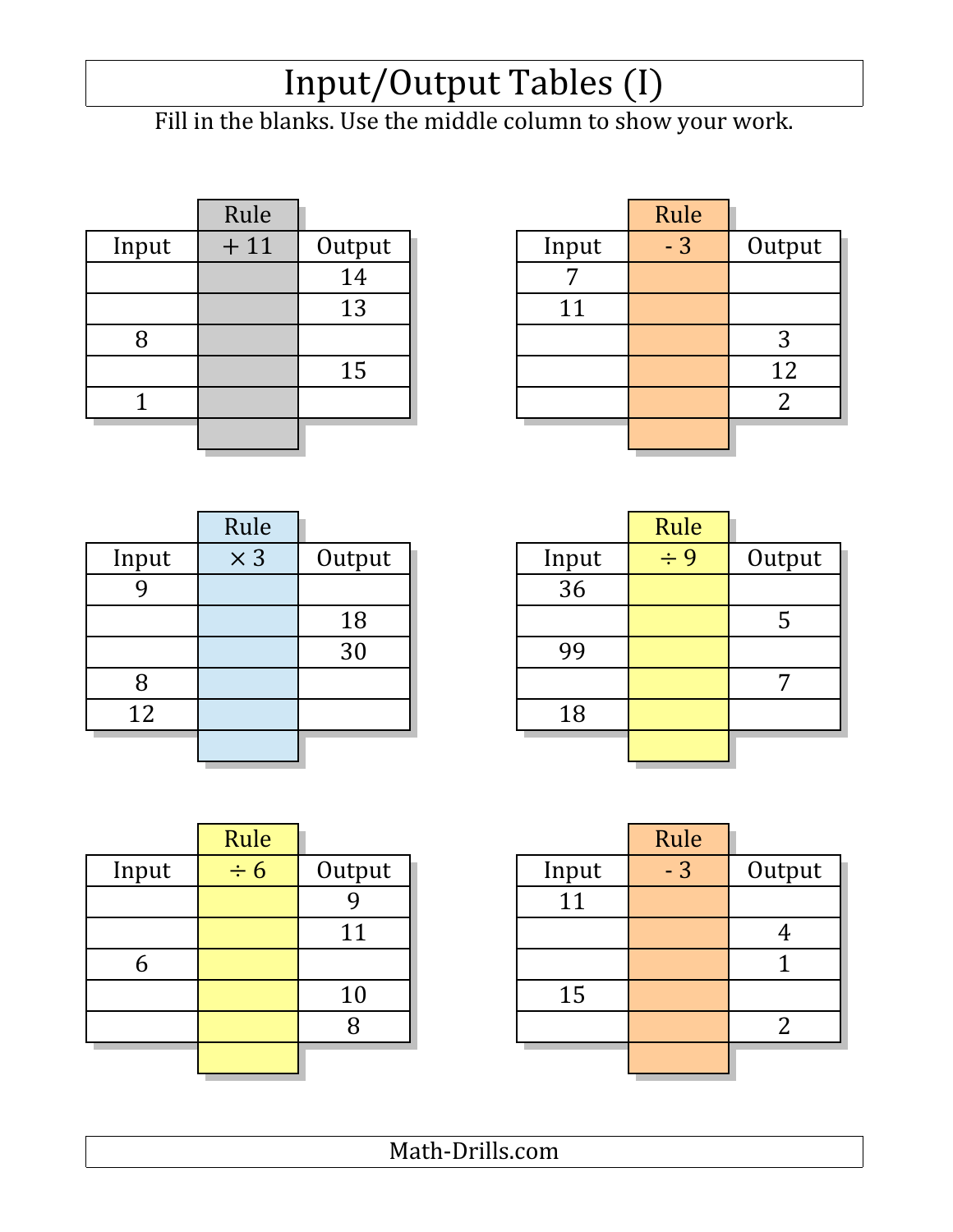# Input/Output Tables (I) Answers

Fill in the blanks. Use the middle column to show your work.

|       | Rule  |        |       | Rule |                |
|-------|-------|--------|-------|------|----------------|
| Input | $+11$ | Output | Input | $-3$ | Outj           |
|       |       | 14     |       |      | $\overline{4}$ |
|       |       | 13     | 11    |      | 8              |
| 8     |       | 19     |       |      | 3              |
|       |       | 15     | 15    |      | 1'             |
|       |       | 12     |       |      | $\overline{2}$ |
|       |       |        |       |      |                |
|       |       |        |       |      |                |

|                   | Rule  |        |       | Rule |        |
|-------------------|-------|--------|-------|------|--------|
| Input             | $+11$ | Output | Input | $-3$ | Output |
| $\mathbf{P}$<br>C |       | 14     |       |      |        |
| ി                 |       | 13     | 11    |      |        |
|                   |       | 19     |       |      | 3      |
|                   |       | 15     | 15    |      | 12     |
|                   |       | 12     |       |      |        |
|                   |       |        |       |      |        |

|       | Rule       |        |       | Rule     |                |
|-------|------------|--------|-------|----------|----------------|
| Input | $\times$ 3 | Output | Input | $\div$ 9 | Outp           |
|       |            | 27     | 36    |          | $\overline{4}$ |
| O     |            | 18     | 45    |          | 5              |
| 10    |            | 30     | 99    |          | 11             |
| 8     |            | 24     | 63    |          | 7              |
| 12    |            | 36     | 18    |          | 2 <sup>1</sup> |
|       |            |        |       |          |                |

|       | Rule       |        |       | Rule     |        |
|-------|------------|--------|-------|----------|--------|
| Input | $\times$ 3 | Output | Input | $\div$ 9 | Output |
| 9     |            | 27     | 36    |          |        |
| 6     |            | 18     | 45    |          | 5      |
| 10    |            | 30     | 99    |          | 11     |
| 8     |            | 24     | 63    |          | −      |
| 12    |            | 36     | 18    |          | ി      |
|       |            |        |       |          |        |

|       | Rule     |        |       | Rule |                |
|-------|----------|--------|-------|------|----------------|
| Input | $\div 6$ | Output | Input | $-3$ | Outp           |
| 54    |          |        | 11    |      | 8              |
| 66    |          | 11     |       |      | $\overline{4}$ |
| b     |          |        |       |      |                |
| 60    |          | 10     | 15    |      | 12             |
| 48    |          | 8      |       |      | $\overline{2}$ |
|       |          |        |       |      |                |

|       | Rule     |        |       | Rule |        |
|-------|----------|--------|-------|------|--------|
| Input | $\div 6$ | Output | Input | $-3$ | Output |
| 54    |          |        |       |      |        |
| 66    |          | 11     |       |      |        |
| 6     |          |        |       |      |        |
| 60    |          | 10     | 15    |      | 12     |
| 48    |          | 8      |       |      |        |
|       |          |        |       |      |        |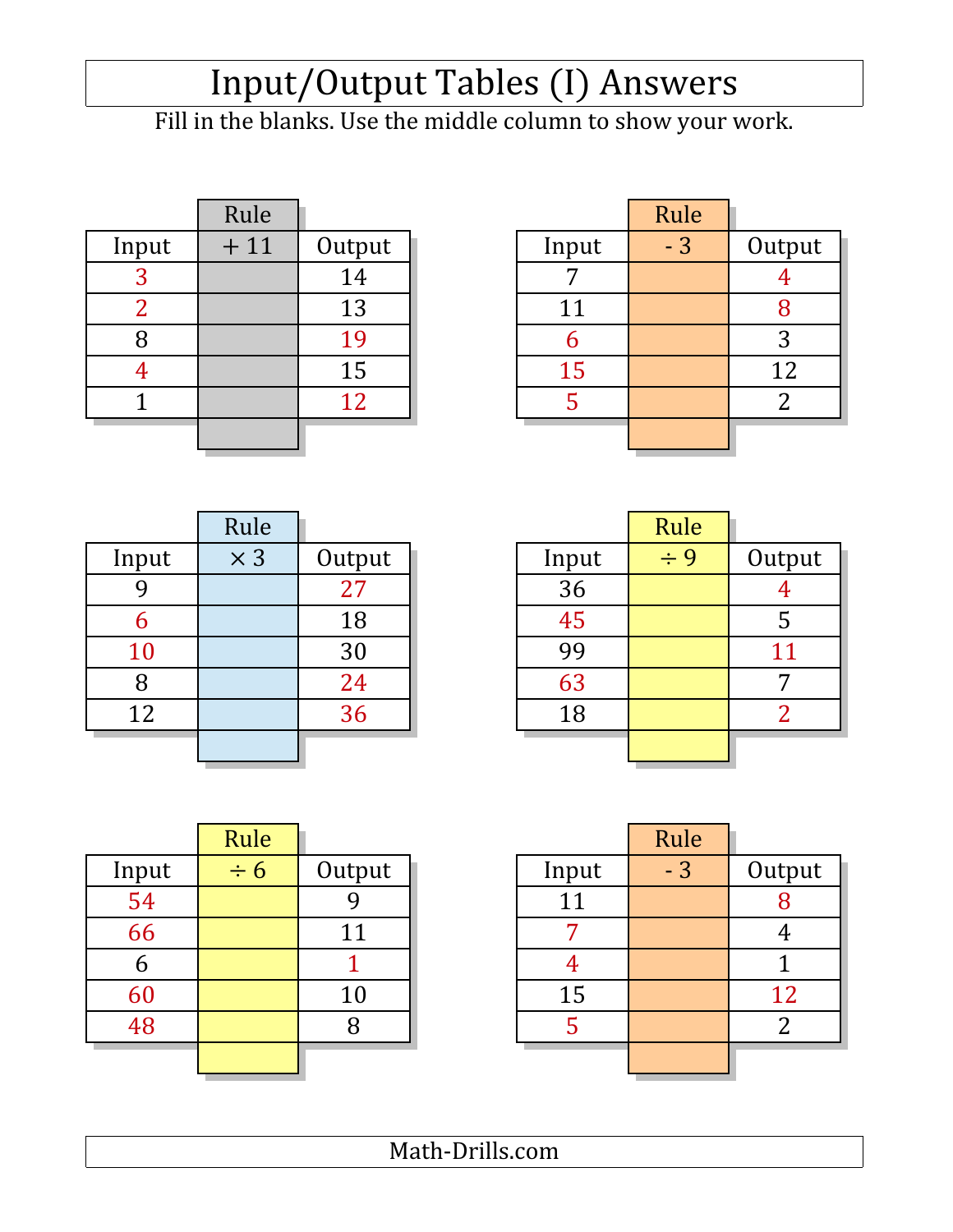### Input/Output Tables (J)

Fill in the blanks. Use the middle column to show your work.

|       | Rule  |        |       | Rule  |                 |
|-------|-------|--------|-------|-------|-----------------|
| Input | $+10$ | Output | Input | $-10$ | Outp            |
| 11    |       |        |       |       | $\overline{10}$ |
|       |       | 20     | 15    |       |                 |
|       |       | 19     | 12    |       |                 |
| 3     |       |        | 11    |       |                 |
|       |       | 12     |       |       | 6               |
|       |       |        |       |       |                 |
|       |       |        |       |       |                 |

| Rule  |        |       | Rule  |        |
|-------|--------|-------|-------|--------|
| $+10$ | Output | Input | $-10$ | Output |
|       |        |       |       | 10     |
|       | 20     | 15    |       |        |
|       | 19     | 12    |       |        |
|       |        | 11    |       |        |
|       | 12     |       |       |        |
|       |        |       |       |        |
|       |        |       |       |        |

|       | Rule       |        |       | Rule      |                |
|-------|------------|--------|-------|-----------|----------------|
| Input | $\times$ 4 | Output | Input | $\div 10$ | Out            |
| C     |            |        |       |           | 1 <sub>0</sub> |
| 5     |            |        |       |           | 8              |
|       |            |        |       |           | 3              |
| 12    |            |        |       |           | 6              |
|       |            |        | 40    |           |                |
|       |            |        |       |           |                |

|       | Rule       |        |       | Rule      |        |
|-------|------------|--------|-------|-----------|--------|
| Input | $\times$ 4 | Output | Input | $\div 10$ | Output |
| 3     |            |        |       |           | 10     |
| 5     |            |        |       |           |        |
| 8     |            |        |       |           | 3      |
| 12    |            |        |       |           |        |
|       |            |        | 40    |           |        |
|       |            |        |       |           |        |

|       | Rule |        |       | Rule                |
|-------|------|--------|-------|---------------------|
| Input | $-7$ | Output | Input | $\overline{\div 6}$ |
|       |      |        |       |                     |
|       |      | 3      |       |                     |
|       |      | 10     | 54    |                     |
|       |      | 12     |       |                     |
| 8     |      |        | 66    |                     |
|       |      |        |       |                     |
|       |      |        |       |                     |

| Output   |
|----------|
|          |
|          |
|          |
|          |
|          |
|          |
| 10<br>12 |